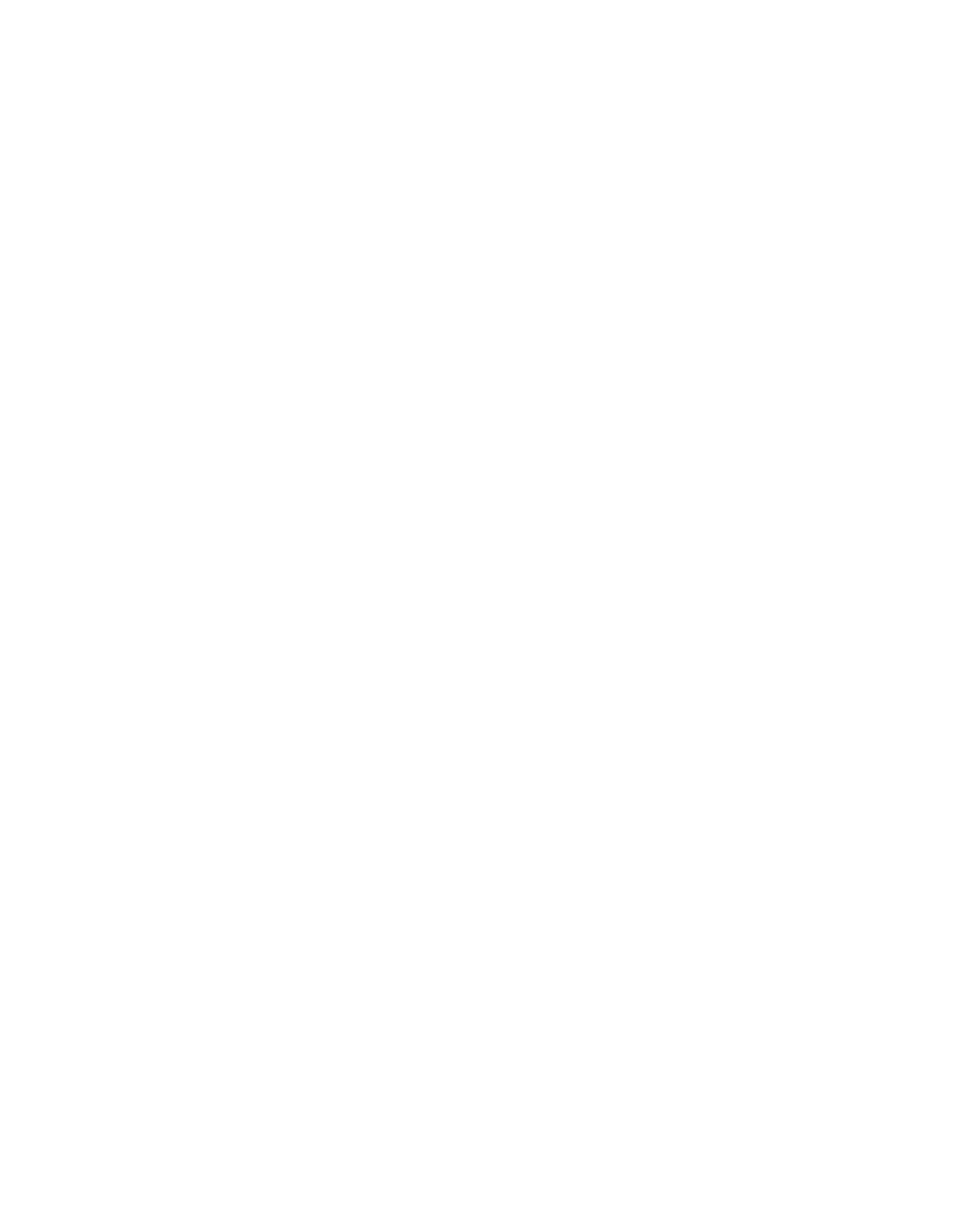# **Table of Contents**

| 7. SPECTRUM ANALYZER PHASE NOISE VERIFICATION 7              |
|--------------------------------------------------------------|
| 8. SPECTRUM ANALYZER SECOND HARMONIC DISTORTION TEST 9       |
| 9. SPECTRUM ANALYZER RESIDUAL SPURIOUS RESPONSE TEST 10      |
| 10. SPECTRUM ANALYZER RESOLUTION BANDWIDTH ACCURACY TEST. 12 |
| 11. SPECTRUM ANALYZER MEASUREMENT ACCURACY TEST 13           |
|                                                              |
|                                                              |
|                                                              |
|                                                              |
|                                                              |
|                                                              |
|                                                              |
| 19. FRONT PANEL ASSEMBLY REMOVAL AND REPLACEMENT 25          |
|                                                              |
|                                                              |
|                                                              |
|                                                              |
|                                                              |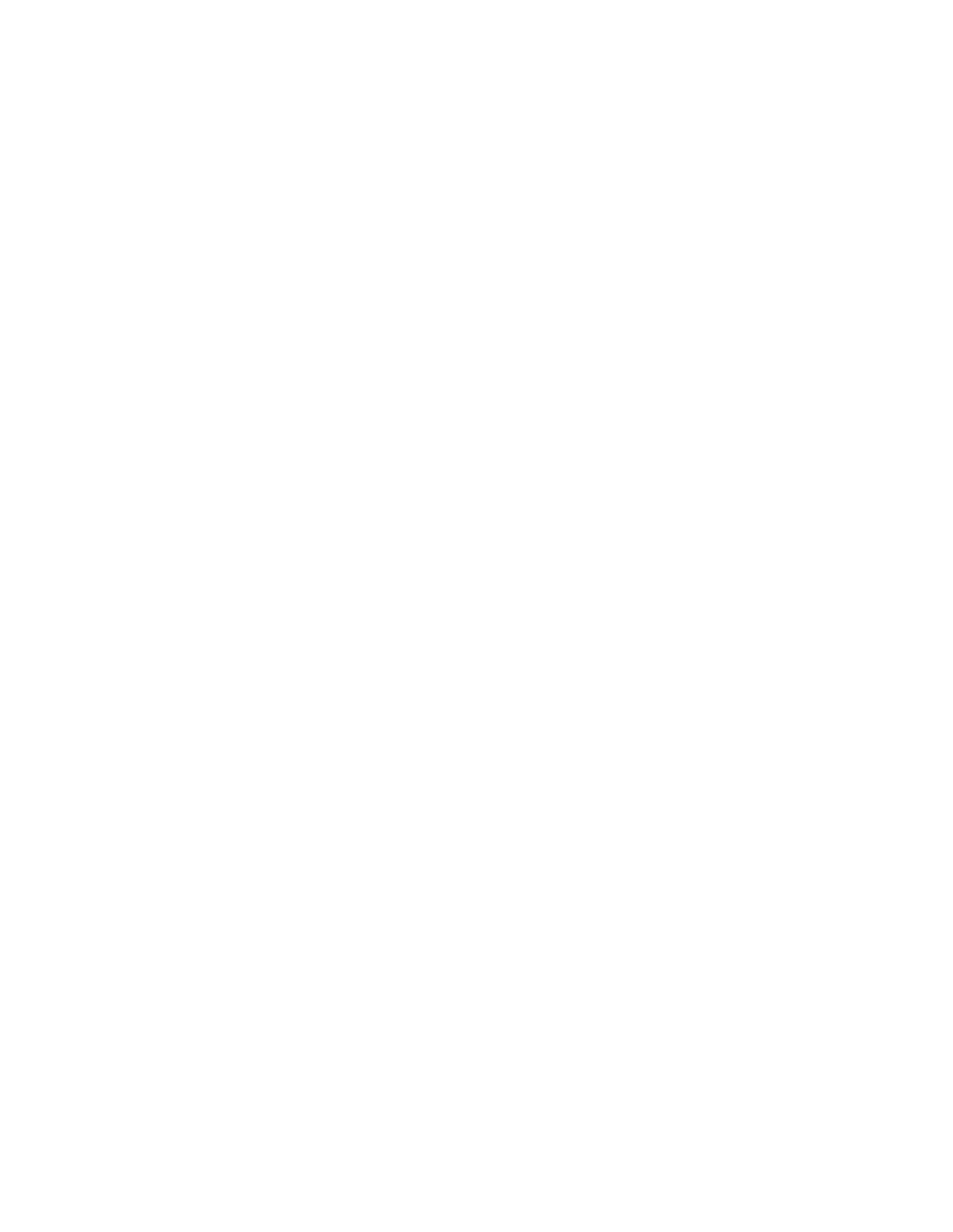# <span id="page-4-0"></span>**1. INTRODUCTION**

This manual provides maintenance instructions for the Site Master Model S114C and S332C Antenna, Cable, and Spectrum Analyzers. It describes the product and provides performance verification procedures, parts replacement procedures, and a replaceable parts list.

## **2. DESCRIPTION**

The Site Master is a hand held SWR/RL (standing wave ratio/return loss), Distance-To-Fault and spectrum analysis measurement instrument. It combines a synthesized source, VSWR Bridge, receiver and spectrum analyzer circuitry in a compact instrument. An optional power monitor is also available.

The following sections contain tests that can be used to verify the performance of the Site Master models S114C and S332C having any version of firmware.

# **3. SITE MASTER FREQUENCY ACCURACY**

The following test can be used to verify the CW frequency accuracy of the Site Master. Measurement calibration of the Site Master is *not* required for this test.

## **a.** *Equipment Required:*

- Spectrum Analyzer Anritsu Model MS2663C or equivalent
- **b.** *Procedure:*
	- 1. Press and hold the **ESCAPE/CLEAR** key, then press the **ON/OFF** key to turn on the Site Master. (This sets the instrument to the factory preset state.)

## *NOTE*

Before continuing, allow a five minute warm up for the internal circuitry to stabilize.

- 2. Press the **FREQ/DIST** key, then press the F1 soft key and set F1 to 1000 MHz, then press the ENTER key.
- 3. Press the F2 soft key, set F2 to 1000 MHz, then press the **ENTER** key.
- 4. Connect the RF cable from the Site Master Reflection Test Port to the RF Input on the MS2663C or equivalent.
- 5. Set up the Spectrum Analyzer as follows:
- (a) Press the **Preset** key, then select **Preset All** (F1).
- (b) Press the **Frequency** key.
- (c) Press the **1** key and then the **GHz** key to change the Center Frequency to 1 GHz.
- (d) Press the **Span** key.
- (e) Press the **7**, **5**, **0**, and **kHz** keys sequentially to change the Frequency Span to 750 kHz.
- (f) Press the **RBW** key.
- (g) Press the **1**, **0** and **kHz** keys sequentially to change the RBW to 10 kHz.
- (h) Press the **VBW** key.
- (i) Press the **Filter Off** soft key (F3) to turn the VB filter off.
- (j) Press the **Amplitude** key.
- (k) Press the **0**, and **dBm** keys sequentially to change the Reference Level to 0 dBm.
- (l) Press the **Log Scale** soft key (F5)
- (m) Select **2 dB/Div** (F3) and the press the **return** soft key (F6).
- (n) Press the **Marker** key.
- (o) Press the **Zone Width** soft key (F5).
- (p) Select the **Spot** soft key (F1).
- 6. On the Site Master, press the **SYS** key, the OPTIONS soft key and then the FIXED CW soft key to turn Fixed CW on.

## *NOTE*

If the Site Master has gone into the hold mode, press the **RUN/HOLD** key to return to normal mode.

- 7. On the Spectrum Analyzer, press A, B then the Storage soft key (F5).
- 8. Press the **MaxHold** soft key (F2).
- 9. When a smooth peak response appears on the Spectrum Analyzer, press the **Marker Peak Search** key on the Spectrum Analyzer. Verify that the marker peak readout value is 1000 MHz  $\pm$ 75 kHz.
- 10. On the Site Master, press the **SYS** key, the OPTIONS soft key and then the FIXED CW soft key to turn Fixed CW Off.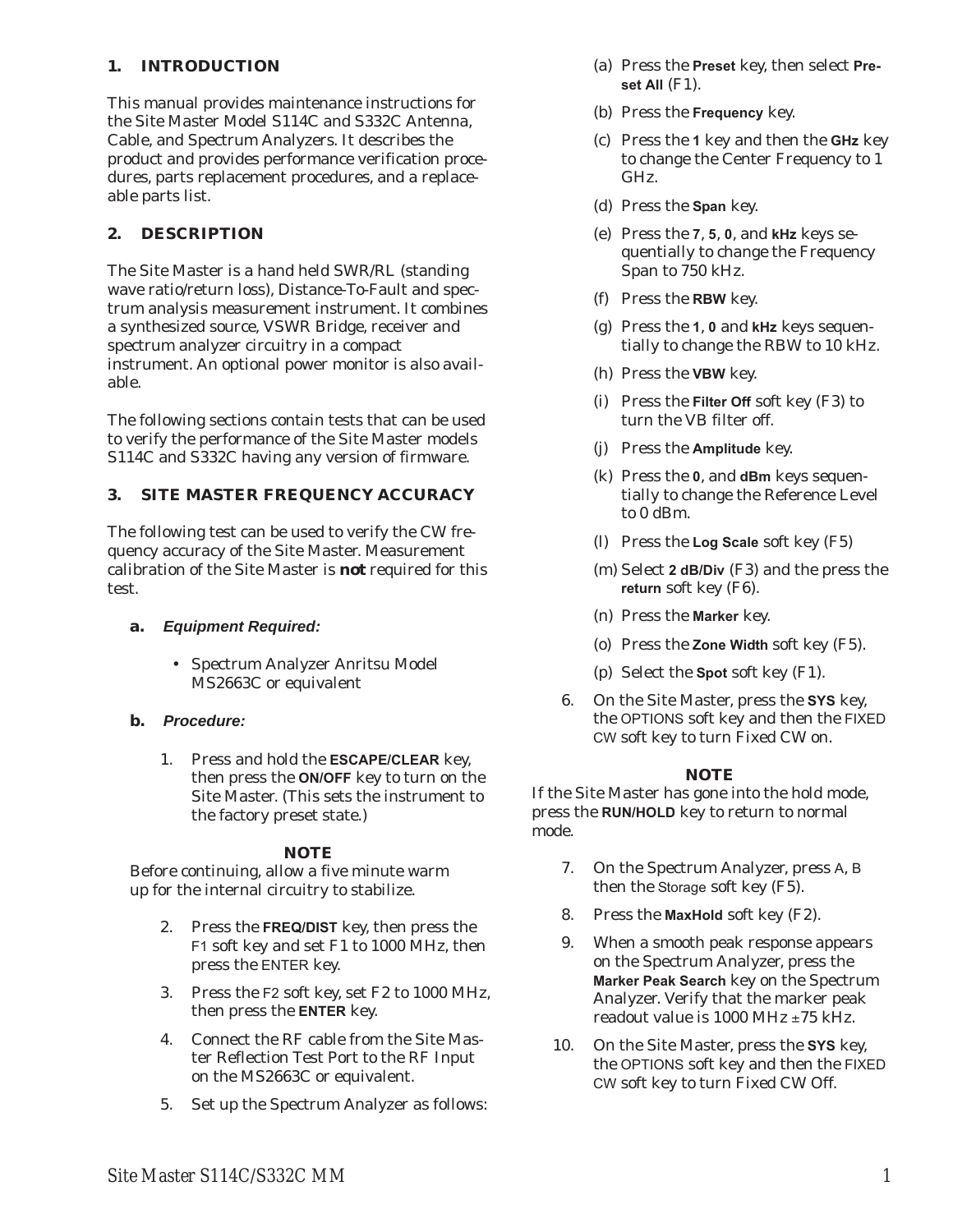## <span id="page-5-0"></span>**4. RETURN LOSS VERIFICATION**

The following test can be used to verify the accuracy of return loss measurements. Measurement calibration of the Site Master is required for this test.

## **a.** *Equipment Required:*

- 20 dB offset, Anritsu SC5270
- 6 dB offset, Anritsu SC5237
- Open/Short, Anritsu 22N50
- 50 Ohm Termination, Anritsu 28N50-2 or SM/PL

## **b.** *Procedure:*

1. Press and hold the **ESCAPE/CLEAR** key, then press the **ON/OFF** key to turn on the Site Master. (This sets the instrument to the factory preset state.)

#### *NOTE*

Before continuing, allow a five minute warm up for the internal circuitry to stabilize.

- 2. Press the **MODE** key.
- 3. Use the Up/Down arrow key to highlight RETURN LOSS, then press **ENTER**.
- 4. Press the **START CAL** key.
- 5. Follow the instructions on the screen to perform a calibration using a 22N50 Open/Short and 28N50-2 or SM/PL Termination.
- 6. Connect the 20 dB offset to the Refl Test Port and verify that the reading is 20 dB  $\pm$  1.7 dB.
- 7. Connect the 6 dB offset to the Refl Test Port and verify that the reading is 6 dB  $\pm$  1.2 dB.

#### **5. SPECTRUM ANALYZER FREQUENCY ACCURACY**

The following test can be used to verify the CW frequency accuracy of the Site Master Spectrum Analyzer.

## **a.** *Equipment Required:*

- Anritsu MG3692A Synthesized Signal Source, with options 4 and 15A
- 10 MHz Reference Standard

# **b.** *Procedure:*

- 1. Connect the 10 MHz reference source to the Anritsu MG3692A Synthesized Signal Source.
- 2. Connect the output of the source to the RF Input of the Site Master.
- 3. Connect the external power supply (Anritsu part number 40-115) to the Site Master.
- 4. Press and hold the **ESCAPE/CLEAR** key, then press the **ON/OFF** key to turn on the Site Master. (This sets the instrument to the factory preset state.)
- 5. Turn on the 10 MHz reference source and the Anritsu MG3692A Synthesized Signal Source.
- 6. Set the MG3692A output to 1000 MHz CW for the S114C (2000 MHz CW for the S332C), with an RF output level of 0 dBm.

## *NOTE*

- 7. On the Site Master, press the **MODE** key. Use the up/down arrow key to highlight SPECTRUM ANALYZER and press **ENTER** to select spectrum analyzer mode.
- 8. Press the **AMPLITUDE** key and the REF LEVEL soft key.
- 9. Enter 20 and press the **ENTER** key to set the Reference Level to 20 dBm.
- 10. Press the **FREQ/DIST** key and the CENTER soft key.
- 11. For the S114C, enter <sup>1000</sup> and press the MHz soft key to set the center frequency to 1000 MHz. For the S332C, enter 2000 and press the MHz soft key to set the center frequency to 2000 MHz.
- 12. Press the SPAN soft key and enter <sup>50</sup>. Press the kHz soft key to set the span to 50 kHz.
- 13. Press the **SWEEP** key.
- 14. Press the RBW soft key and then the MANUAL soft key. Use the Up/down arrow key to select 10 kHz. Press **ENTER** to set the resolution bandwidth to 10 kHz and press the BACK soft key.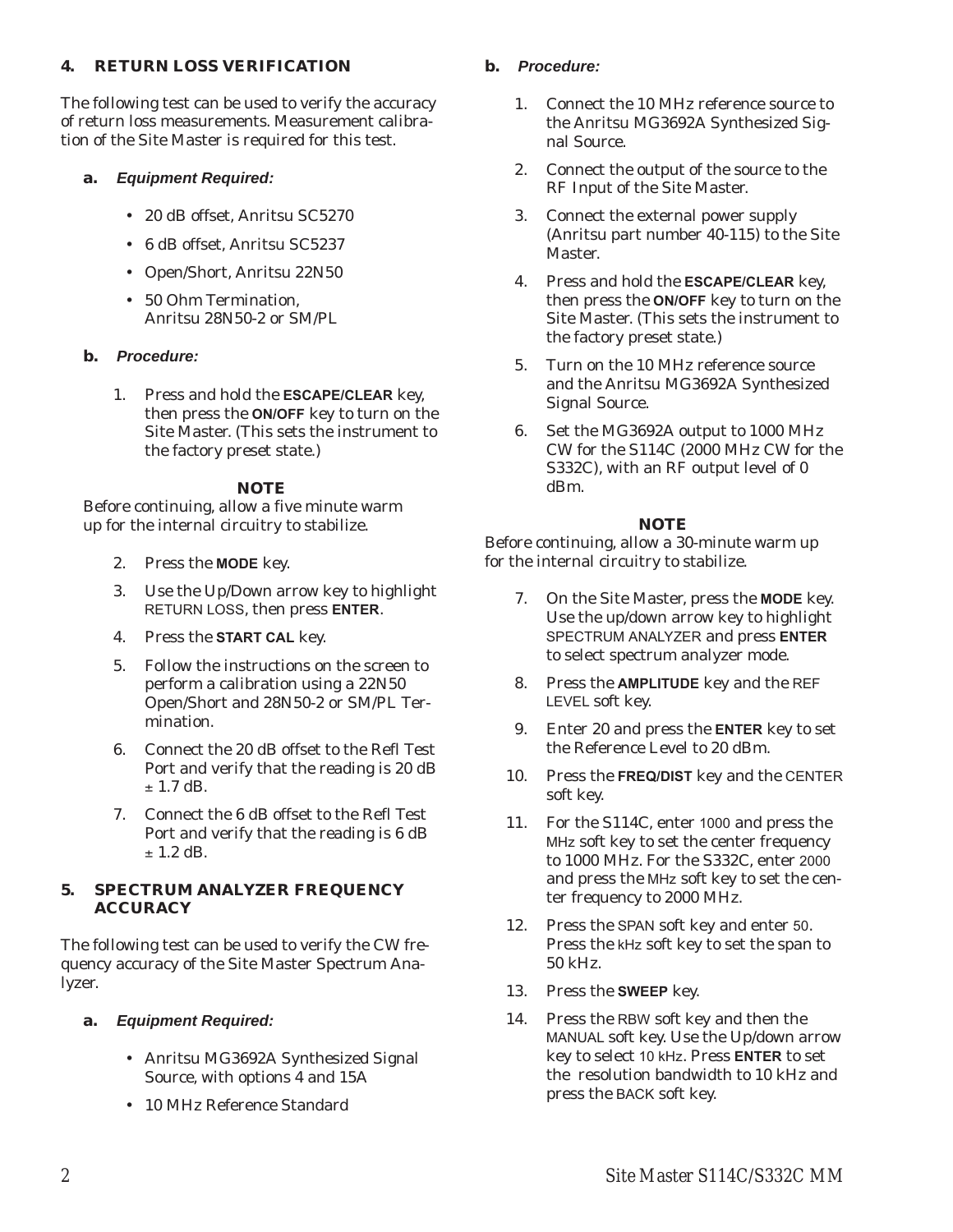- <span id="page-6-0"></span>15. Press the VBW soft key and then the MANUAL soft key. Use the Up/down arrow key to select 3 kHz. Press **ENTER** to set the video bandwidth to 3 kHz.
- 16. Press the **MARKER** key, then the M1 soft key.
- 17. Select the EDIT soft key and use the Up/down arrow key to center the marker on the waveform. Verify that the marker frequency is 1000 MHz,  $\pm$  2 kHz for the S114C, or 2000 MHz  $\pm$  4 kHz for the S332C.

If the unit fails the Spectrum Analyzer Frequency Accuracy test, contact Anritsu Customer Service.

#### **6. SPECTRUM ANALYZER PHASE NOISE VERIFICATION**

This test can be used to verify the phase noise of the Site Master Spectrum Analyzer.

#### **a.** *Equipment Required:*

- Anritsu MG3692A Synthesized Signal Source, with options 2A, 4 and 15A, or equivalent

#### **b.** *Procedure:*

- 1. Connect the output of the source to the Site Master RF Input.
- 2. Connect the external power supply (Anritsu part number 40-115) to the Site Master.
- 3. Press and hold the ESCAPE/CLEAR key, then press the ON/OFF key to turn on the Site Master. (This sets the instrument to the factory preset state.)

## *NOTE*

- 4. Set the MG3692A output to 1000 MHz, with an RF output level of –30 dBm.
- 5. On the Site Master, press and hold the **ESCAPE/CLEAR** key, then press the **ON/OFF** key to turn on the Site Master. (This sets the instrument to the factory preset state.)
- 6. Press the **SWEEP** key.
- 7. Press the RBW soft key and the MANUAL soft key. Use the Up/down arrow key to select 10 kHz. Press **ENTER** to set the resolution bandwidth to 10 kHz then press the BACK soft key.
- 8. Press the VBW soft key and the MANUAL soft key. Use the Up/down arrow key to select 3 kHz. Press **ENTER** to set the video bandwidth to 3 kHz.
- 9. Press the **FREQ/DIST** key and the CENTER soft key.
- 10. Enter 1000 and press the **ENTER** key to set the center frequency to 1000 MHz.
- 11. Press the **SPAN** soft key and enter 0.1. Press the **ENTER** key to set the span to 0.100 MHz.
- 12. Press the **AMPLITUDE** key.
- 13. Press the REF LEVEL soft key and enter –27. Press **ENTER** to set the reference level to –27 dBm.
- 14. Press the **MARKER** key, then the M1 soft key.
- 15. Press EDIT and enter 1000. Press **ENTER** to set the M1 marker frequency to 1000 MHz.
- 16. Press the BACK soft key and the M2 soft key.
- 17. Press EDIT and enter 1000.03. Press **ENTER** to set the M2 marker frequency to 1000.03 MHz (30 kHz higher than the center frequency).
- 18. Press the DELTA (M2-M1) soft key.
- 19. Press the **RUN/HOLD** key and read and record the  $\Delta$  2 reading
- 20. Press the **RUN/HOLD** key to read and record five values, then calculate the average of the five recorded values.
- 21. Substract 40 dB from the average value and verify that the result is  $\le -75$ dBc/Hz. (For example: –35 dBc measured  $-40$  dB =  $-75$  dBc/Hz.)
- 22. (For example: –35 dBc measured +  $(-40$  dB $) = -75$  dBc/Hz.)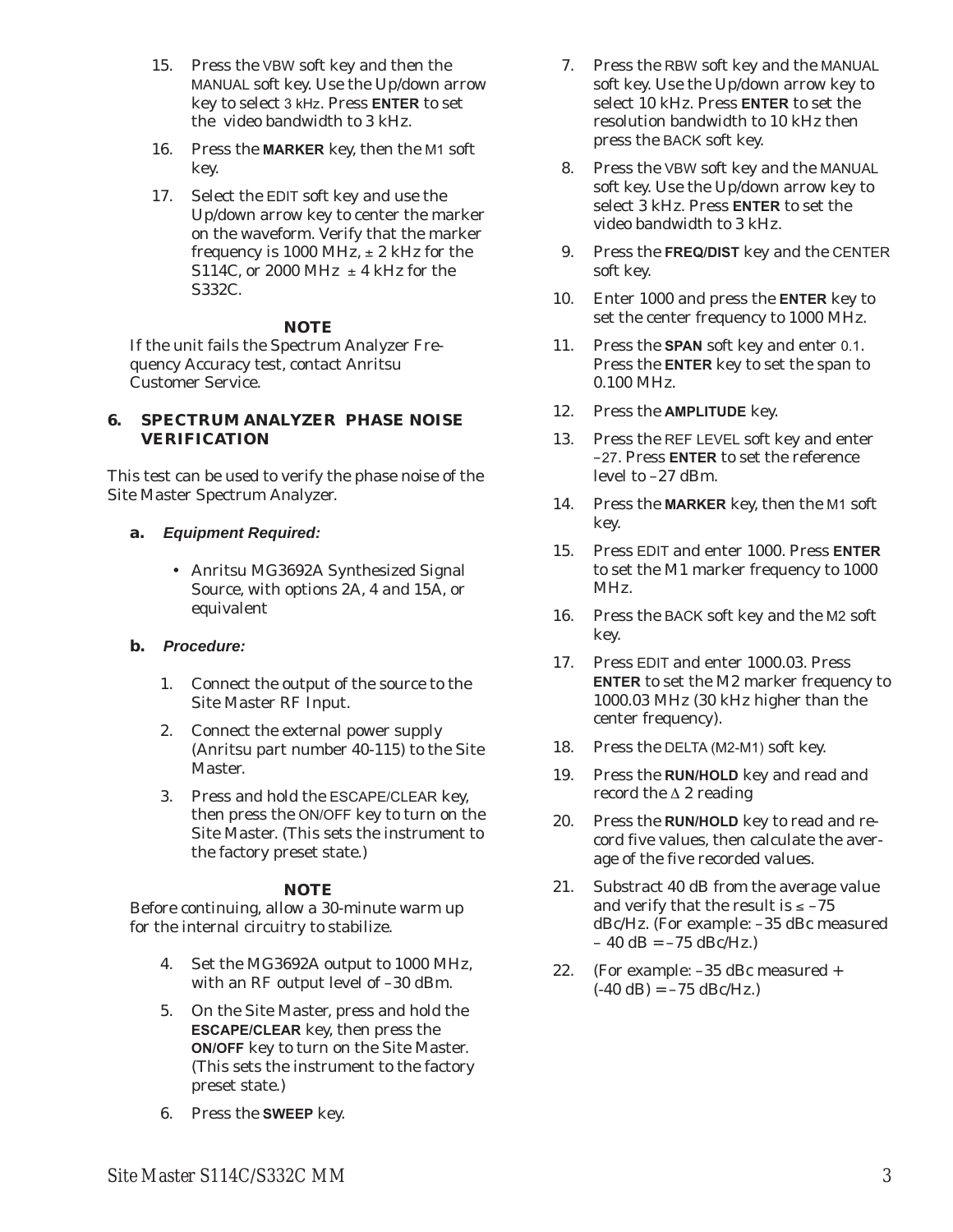The measured value is converted to dBc/Hz using the following formula:

 $d\overline{Bc}/Hz$  =  $\frac{1}{2}$  *measured dBc*  $\left[10_{\text{log}}\left(\frac{RBW}{1Hz}\right)\right]$ 

At 10 kHz RBW,  $10_{log} \left( \frac{RBW}{1Hz} \right) = 40$ , so  $dBc/Hz=-\parallel$ *measured dBc* $-40$ .

- 23. Press the **BACK** soft key and the M3 soft key.
- 24. Press the EDIT key and enter 999.970. Press MHz to set the M3 marker frequency to 999.970 MHz (30 kHz lower than the center frequency).
- 25. Press the DELTA (M3-M1) soft key.
- 26. Press the **RUN/HOLD** key. Read and record the  $\triangle$  3 reading.
- 27. Press the **RUN/HOLD** key to read and record five values, then calculate the average of the five recorded values.
- 28. Substract 40 dB from the average value and verify that the result is  $\le -75$ dBc/Hz. (For example: –35 dBc measured  $-40$  dB =  $-75$  dBc/Hz.)

#### **7. SPECTRUM ANALYZER SECOND HARMONIC DISTORTION TEST**

The following test can be used to verify the input related spurious response of the Site Master Spectrum Analyzer.

- **a.** *Equipment Required:*
	- Anritsu MG3692A Synthesized Signal Source with options 2A, 4 and 15A, or equilvalent
	- 10 MHz Reference Standard
	- 50 MHz Low Pass Filter
	- RF coaxial cable, N male to N male

## **b.** *Procedure:*

- 1. Connect the 10 MHz reference source to the Anritsu MG3692A Synthesized Signal Source.
- 2. Connect one end of the 50 MHz Low Pass Filter to the output of the source and the other end to the Site Master Spectrum Analyzer RF Input with the RF coaxial cable.
- 3. Connect the external power supply (Anritsu part number 40-115) to the Site Master.
- 4. On the Site Master, press and hold the **ESCAPE/CLEAR** key, then press the **ON/OFF** key to turn on the Site Master. (This sets the instrument to the factory preset state.)
- 5. Turn on the 10 MHz reference source and the Anritsu MG3692A Synthesized Signal Source.
- 6. Set the MG3692A output to 40MHz CW, with an RF output level of –30 dBm.

## *NOTE*

- 7. On the Site Master, press the **MODE** key. Use the up/down arrow key to highlight SPECTRUM ANALZYER and press **ENTER** to select spectrum analyzer mode.
- 8. Press the **AMPLITUDE** key and the REF LEVEL soft key.
- 9. Enter –27 and press the **ENTER** key to set the Reference Level to –27 dBm.
- 10. Press the SCALE soft key and enter <sup>7</sup> then press **ENTER**.
- 11. Press the **FREQ/DIST** key and then the CENTER soft key.
- 12. Enter 40 and press the MHz soft key to set the center frequency to 40 MHz.
- 13. Press the SPAN soft key and enter 0.2. Press the MHz soft key to set the span to 0.200 MHz.
- 14. Press the **SWEEP** key.
- 15. Press the RBW soft key and then the MANUAL soft key. Use the Up/down arrow key to select 10 kHz. Press **ENTER** to set the resolution bandwidth to 10 kHz and select BACK.
- 16. Press the VBW soft key and then the MANUAL soft key. Use the Up/down arrow key to select 3 kHz. Press **ENTER** to set the video bandwidth to 3 kHz.
- 17. Press the **MARKER** key, then the M1 soft key.
- 18. Select the EDIT soft key, then enter <sup>40</sup>. Press the MHz soft key to set M1 to 40 MHz .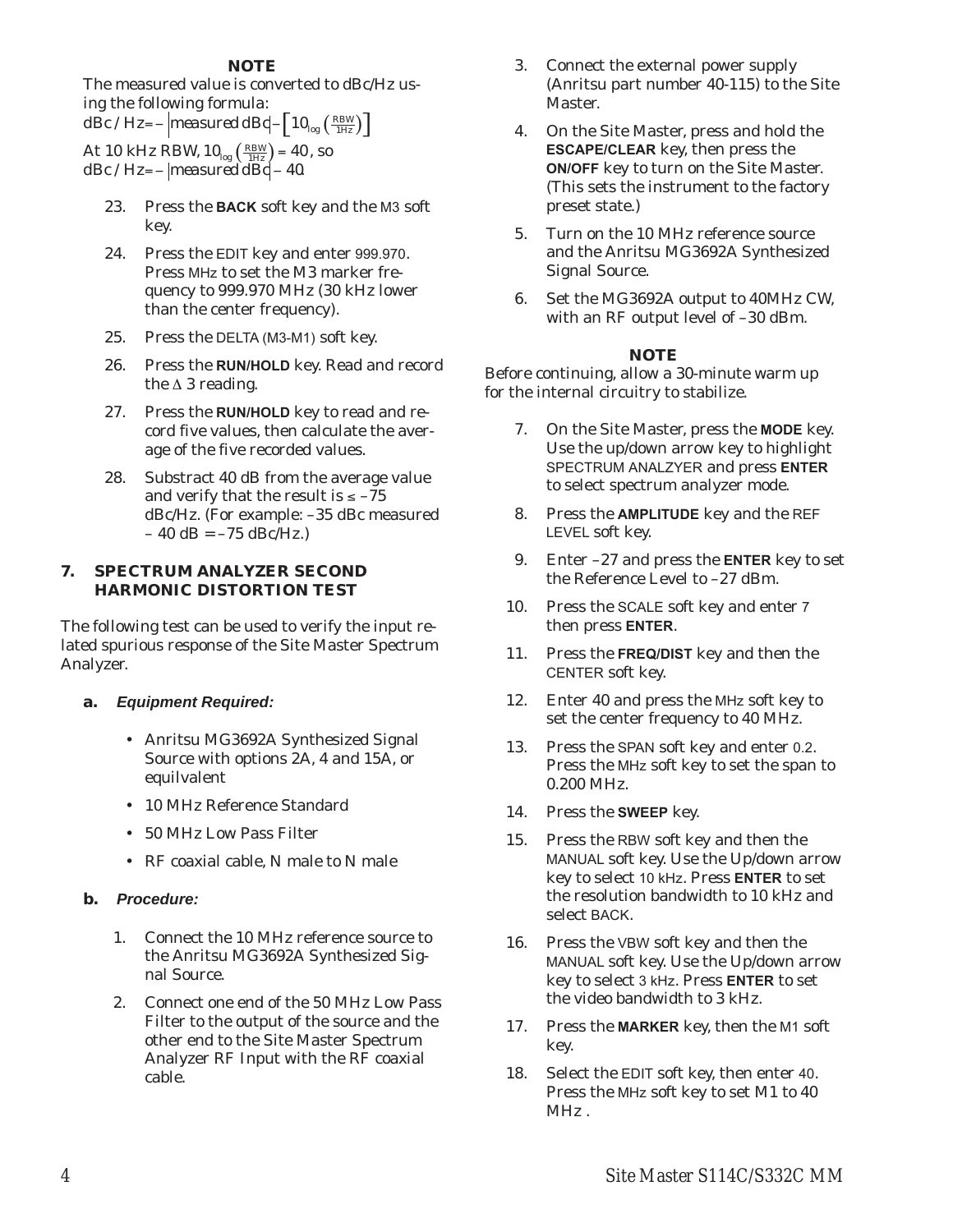- <span id="page-8-0"></span>19. On the MG3692A Synthesized Signal Source, adjust the output level so that the M1 reading of Site Master Spectrum Analyzer is –30 dBm at 40 MHz.
- 20. On the Site Master, press the **FREQ/DIST** key and then the CENTER soft key.
- 21. Enter <sup>80</sup> and press the MHz soft key to set the center frequency to 80 MHz.
- 22. Press the **MARKER** key and the M1 soft key.
- 23. Select the EDIT soft key, then enter <sup>80</sup>. Press the MHz soft key to set M1 to 80 MHz .
- 24. Record the amplitude of the signal at M1 80 MHz:

Second Harmonic Level @ 80 MHz =\_\_\_\_dBm

25. Convert this measured value to dBc using the following formula:

Input Related Spurious Response (dBc) = [Second Harmonic Level  $@$  80 MHz] +  $30$  dBm =  $\_\_\_\$ dBc

Specifications for this measurement are –45 dBc with –30 dBm into the first mixer.

## **8. SPECTRUM ANALYZER RESIDUAL SPURIOUS RESPONSE TEST**

The following test can be used to verify the residual spurious response of the Site Master Spectrum Analyzer.

# **a.** *Equipment Required:*

- Anritsu 28N50-2 or SM/PL 50 ohm Termination or equivalent

## **b.** *Procedure:*

- 1. Connect the 50 ohm termination to the Site Master RF Input.
- 2. On the Site Master, press and hold the **ESCAPE/CLEAR** key, then press the **ON/OFF** key to turn on the Site Master. (This sets the instrument to the factory preset state.)

# *NOTE*

Before continuing, allow a 30-minute warm up for the internal circuitry to stabilize.

- 3. On the Site Master, press the **MODE** key. Use the up/down arrow key to highlight SPECTRUM ANALZYER and press **ENTER** to select spectrum analyzer mode.
- 4. Press the **AMPLITUDE** key and the REF LEVEL soft key.
- 5. Enter –75 and press the **ENTER** key to set the Reference Level to –75 dBm.
- 6. Press the SCALE soft key and enter 5, then press **ENTER**.
- 7. Press the **SWEEP** key.
- 8. Press the RBW soft key and then the MANUAL soft key. Use the Up/down arrow key to select 10 kHz. Press **ENTER** to set the resolution bandwidth to 10 kHz and select BACK.
- 9. Press the VBW soft key and then the MANUAL soft key. Use the Up/down arrow key to select 100 Hz and press **ENTER** to set the video bandwidth to 100 Hz.
- 10. Press the **FREQ/DIST** key and the START soft key.
- 11. Enter <sup>500</sup> and press the kHz soft key to set the start frequency to 500 kHz.
- 12. Press the STOP soft key and enter 4, then press the MHz soft key to set the stop frequency to 4 MHz.
- 13. Wait till one full sweep is complete.
- 14. Press the **MARKER** key and then the M1 soft key.
- 15. Press the ON/OFF soft key and then the MARKER TO PEAK soft key.
- 16. Record the M1 amplitude reading and verify whether it is less than or equal to  $-90$  dBm.

# *NOTE*

If a spur with an amplitude larger than –90 dBm occurs, wait another full sweep and observe whether the spur occurs at the same point on the second sweep. If the spur does not occur at the same point on the second sweep, then the spur on the first sweep was not real.

- 17. Press the **SWEEP** key.
- 18. Press the VBW soft key and then the MANUAL soft key. Use the Up/down arrow key to select 3 kHz and press **ENTER** to set the video bandwidth to 3 kHz.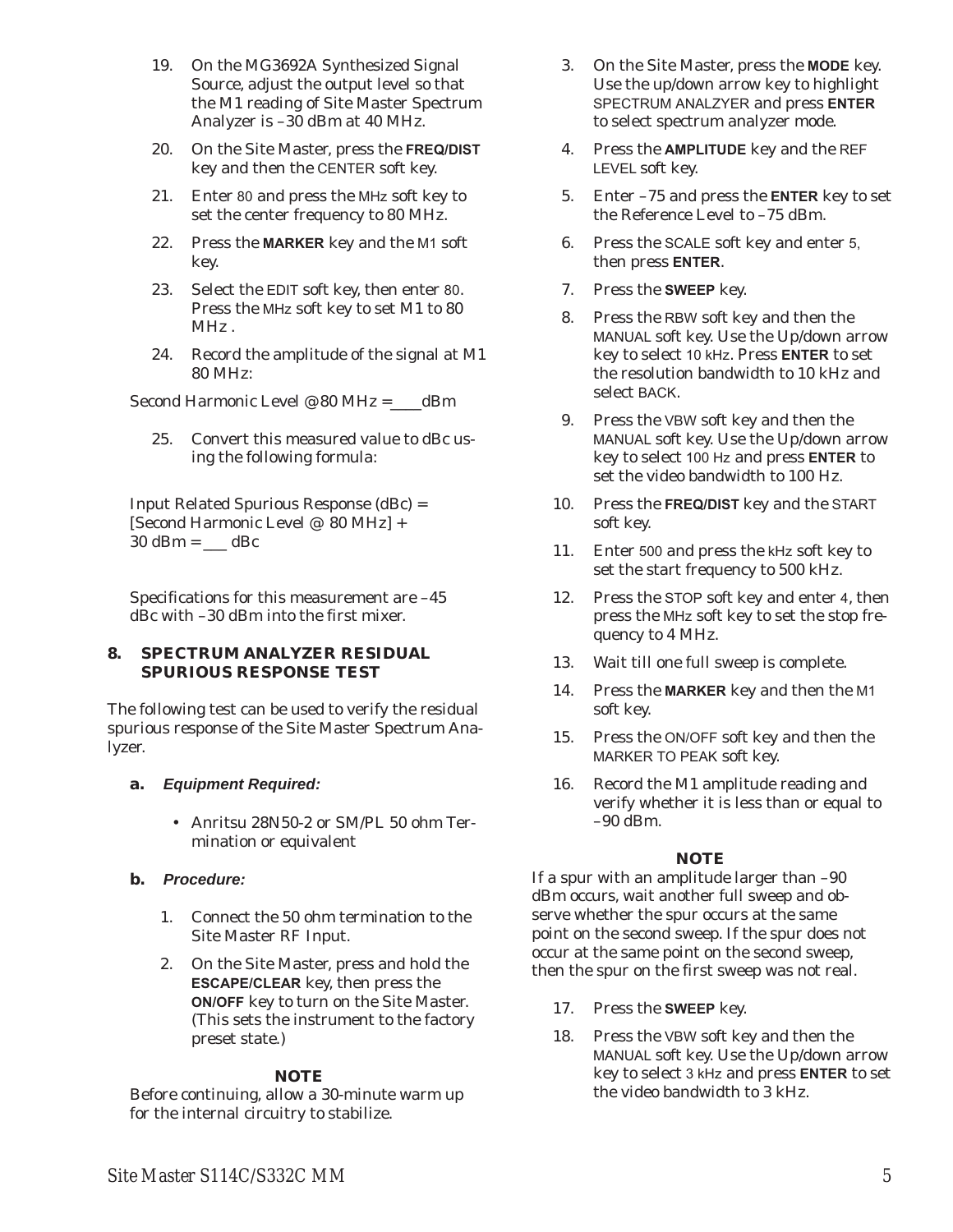- <span id="page-9-0"></span>19. Press the **FREQ/DIST** key and the START soft key.
- 20. Enter <sup>4</sup> and press the MHz soft key to set the start frequency to 4 MHz.
- 21. Press the STOP soft key and enter <sup>1000</sup>, then press the MHz soft key to set the stop frequency to 1000 MHz.
- 22. Wait until one full sweep is complete.
- 23. Press the **MARKER** key and then the M1 soft key.
- 24. Press the ON/OFF soft key and then the MARKER TO PEAK soft key.
- 25. Record the M1 amplitude reading and verify it is  $\le -90$  dBm.
- 26. Press the **FREQ/DIST** key and the START soft key.
- 27. Enter <sup>1000</sup> and press the MHz soft key to set the start frequency to 1000 MHz.
- 28. Press the STOP soft key.
- 29. For the S114C, enter <sup>1600</sup>, then press the MHz soft key to set the stop frequency to 1600 MHz.

For the S332C, enter 2000, then press MHz soft key to set the stop frequency to 2000 MHz.

- 30. Wait until one full sweep is complete.
- 31. Press the **MARKER** key and then the M1 soft key.
- 32. Press the ON/OFF soft key and then the MARKER TO PEAK soft key.
- 33. Record the M1 amplitude reading and verify it is  $\le -90$  dBm.

# *NOTE*

Continue on to Step 34 only if the unit being tested is a Model S332C Site Master.

- 34. Press the **FREQ/DIST** key and the START soft key.
- 35. Enter <sup>2000</sup> and press the MHz soft key to set the start frequency to 2000 MHz.
- 36. Press the STOP soft key and enter <sup>3000</sup>, then press the MHz soft key to set the stop frequency to 3000 MHz.
- 37. Wait until one full sweep is complete.
- 38. Press the **MARKER** key and then the M1 soft key.
- 39. Press the ON/OFF soft key and then the MARKER TO PEAK soft key.
- 40. Record the M1 amplitude reading and verify it is  $\le -90$  dBm.

## **9. SPECTRUM ANALYZER RESOLUTION BANDWIDTH ACCURACY TEST**

The following test can be used to verify the resolution bandwidth accuracy of the Site Master Spectrum Analyzer at four frequencies.

## **a.** *Equipment Required:*

- Anritsu MG3692A Synthesized Signal Source with options 2A, 4 and 15, or equivalent
- 10 MHz Reference Standard
- 3 GHz RF cable (Nm to Nm) or equivalent

# **b.** *Procedure:*

- 1. Connect the 10 MHz reference source to the Anritsu MG3692A Synthesized Signal Source.
- 2. Connect the output of the Anritsu MG3692A Synthesized Signal Source to the Site Master Spectrum Analyzer RF Input.
- 3. On the Site Master, press and hold the **ESCAPE/CLEAR** key, then press the **ON/OFF** key to turn on the Site Master. (This sets the instrument to the factory preset state.)

# *NOTE*

- 4. Set the MG3692A output to 1 GHz, with an RF output level of –30 dBm.
- 5. On the Site Master, press the **MODE** key. Use the up/down arrow key to highlight SPECTRUM ANALZYER and press **ENTER** to select spectrum analyzer mode.
- 6. Press the **AMPLITUDE** key and the REF LEVEL soft key.
- 7. Enter –27 and press the **ENTER** key to set the Reference Level to –27 dBm.
- 8. Press the SCALE soft key and enter 3, then press **ENTER**.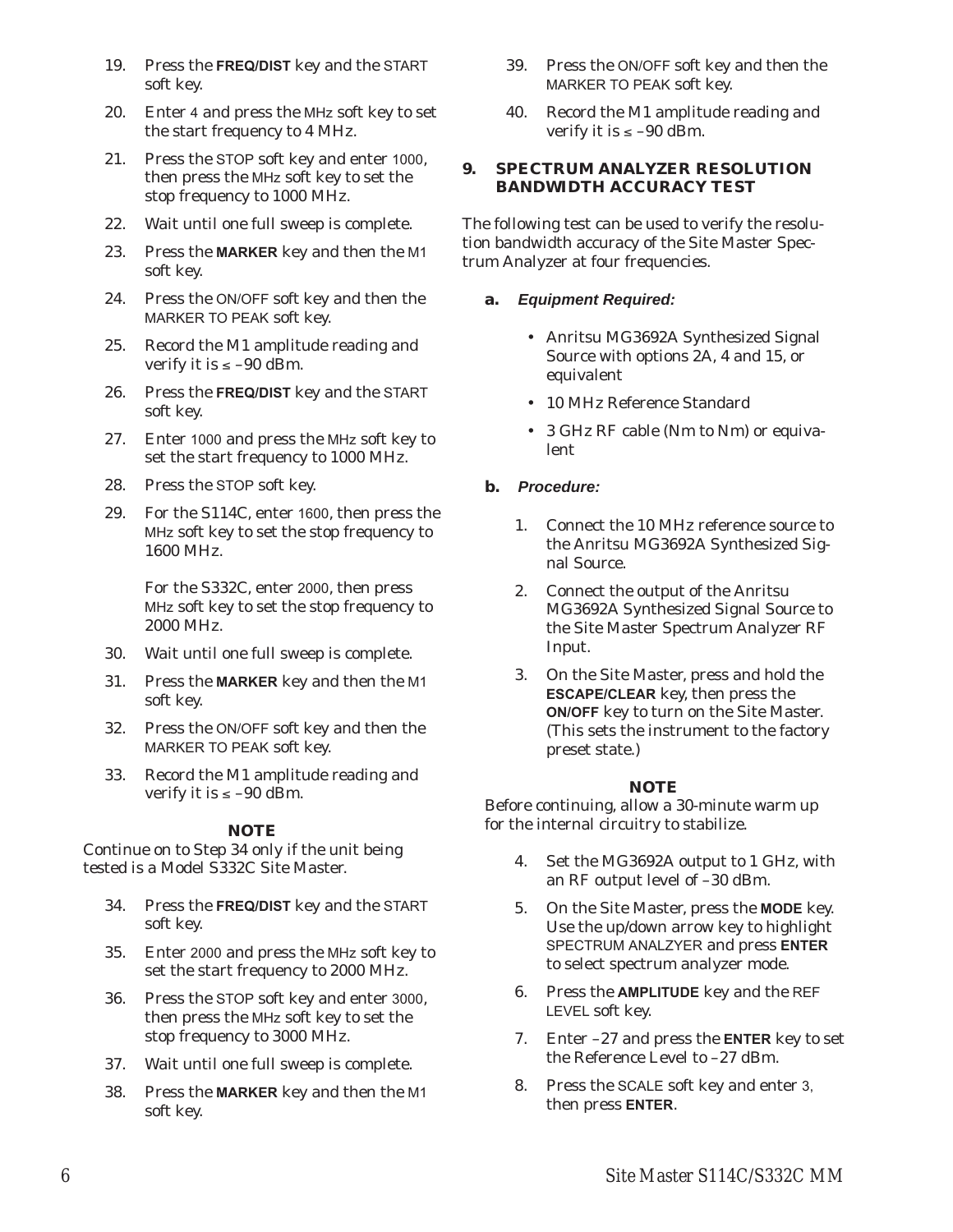- 9. Press the **FREQ/DIST** key and the CENTER soft key.
- 10. Enter <sup>1</sup> and press the GHz soft key to set the center frequency to 1GHz.

The Measured Occupied BW value for each RBW setting can be recorded in Table 1.

# **1 MHz RBW Test**

- 11. Press the SPAN soft key, enter 5 and press the MHz soft key to set the span to 5 MHz.
- 12. Press the **SWEEP** key.
- 13. Press the RBW soft key and then the MANUAL soft key. Use the Up/down arrow key to select 1 MHz. Press **ENTER** to set the resolution bandwidth to 1 MHz and select BACK.
- 14. Press the VBW soft key and then the MANUAL soft key. Use the Up/down arrow key to select 3 kHz and press **ENTER** to set the video bandwidth to 3 kHz.
- 15. Press the MEASURE soft key, the OBW soft key and then the METHOD soft key to measure a 3 dB bandwidth.
- 16. Press the MEASURE soft key and read the displayed Meas Occ BW value. The Meas Occ BW value should be  $+20\%$  of the RBW.

# **100 kHz RBW Test**

- 17. Press the **FREQ/DIST** key.
- 18. Press the SPAN soft key, enter <sup>1</sup> and press the MHz soft key to set the span to 1 MHz.
- 19. Press the **SWEEP** key.
- 20. Press the RBW soft key and then the MANUAL soft key. Use the Up/down arrow key to select 100 kHz. Press **ENTER** to set the resolution bandwidth to 100 kHz and select BACK.
- 21. Press the MEASURE soft key, the OBW soft key and then the METHOD soft key to measure a 3 dB bandwidth.
- 22. Press the MEASURE soft key and read the Meas Occ BW value. The Meas Occ BW value should be  $\pm$  20% of the RBW.

# **30 kHz RBW Test**

- 23. Press the **FREQ/DIST** key.
- 24. Press the SPAN soft key, enter .1 and press the MHz soft key to set the span to 0.1 MHz.
- 25. Press the **SWEEP** key.
- 26. Press the RBW soft key and then the MANUAL soft key. Use the Up/down arrow key to select 30 kHz. Press **ENTER** to set the resolution bandwidth to 30 kHz and select BACK.
- 27. Press the MEASURE soft key, the OBW soft key and then the METHOD soft key to measure a 3 dB bandwidth.
- 28. Press the MEASURE soft key and read the displayed Meas Occ BW value. The Meas Occ BW value should be  $\pm$  20% of the RBW.

# **10 kHz RBW Test**

- 29. Press the **FREQ/DIST**
- 30. Press the SPAN soft key, enter .04 and press the MHz soft key to set the span to 0.04 MHz.
- 31. Press the **SWEEP** key.
- 32. Press the RBW soft key and then the EDIT soft key. Use the Up/down arrow key to select 10 kHz. Press **ENTER** to set the resolution bandwidth to 10 kHz and select BACK.
- 33. Press the MEASURE soft key, the OBW soft key and then the METHOD soft key to measure a 3 dB bandwidth.
- 34. Press the MEASURE soft key and read the displayed Meas Occ BW value. The Meas Occ BW value should be  $\pm$  35% of the RBW.

| <b>RBW</b><br><b>Setting</b> | Lower<br>Limit | <b>Measured</b><br>Value | Upper<br>Limit |
|------------------------------|----------------|--------------------------|----------------|
| 1 MH <sub>z</sub>            | $0.8$ MHz      |                          | $1.2$ MHz      |
| 100 kHz                      | 80 kHz         |                          | 120 kHz        |
| 30 kHz                       | 24 kHz         |                          | 36 kHz         |
| $10$ kHz                     | $6.5$ kHz      |                          | 13.5 kHz       |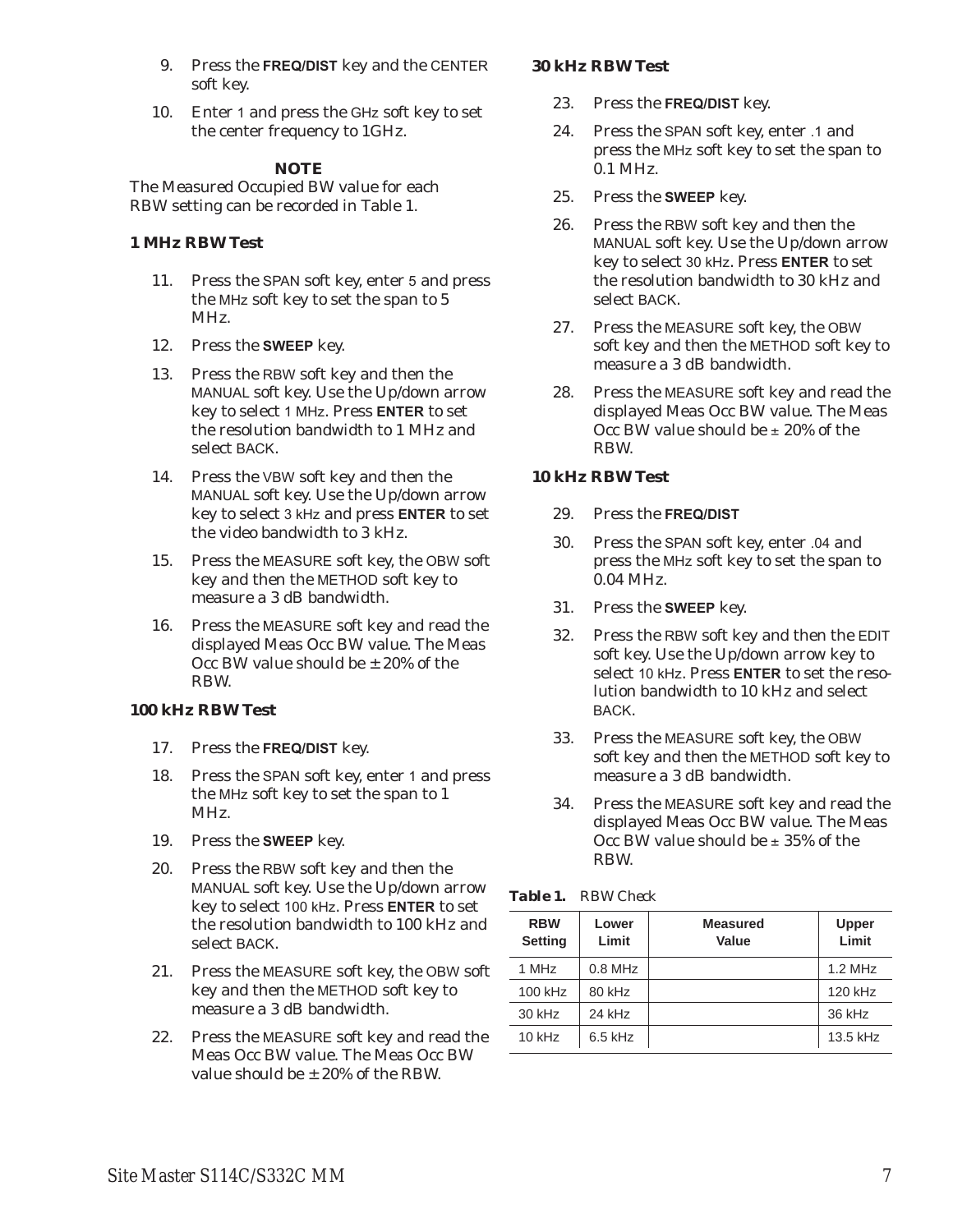#### <span id="page-11-0"></span>**10. SPECTRUM ANALYZER MEASUREMENT ACCURACY TEST**

This test verifies the level accuracy of the Site Master Spectrum Analyzer.

# **a.** *Equipment Required:*

- Anritsu MG3692A Synthesized Signal Source, with options 2A, 4 and 15A
- Anritsu ML2430A-Series Power Meter or equivalent
- Anritsu MA2442A High Accuracy Power Sensor or equivalent
- Anritsu N241A50 Power Splitter or equivalent
- Anritsu 34NN50A 50 ohm adapter or equivalent
- Anritsu 34RSN50 50 ohm adapter or equivalent
- Anritsu 15NNF50-1.5C RF Coaxial Cable or equivalent

# **b.** *Procedure:*

- 1. Connect the power sensor to the power meter and calibrate the sensor.
- 2. Using the power splitter, coaxial cable and adapters, connect the Site Master to the signal source and the power sensor as shown in Figure [1](#page-11-0).
- 3. Connect the external power supply (Anritsu part number 40-115) to the Site Master.
- 4. On the Site Master, press and hold the **ESCAPE/CLEAR** key, then press the **ON/OFF** key to turn on the Site Master. (This sets the instrument to the factory preset state.)
- 5. Turn on the power meter and signal source.

## *NOTE*

- 6. On the Site Master, press the **MODE** key. Use the up/down arrow key to highlight SPECTRUM ANALZYER and press **ENTER** to select spectrum analyzer mode.
- 7. Press the **SWEEP** key.
- 8. Press the RBW soft key and then the MANUAL soft key. Use the Up/down arrow key to select 10 kHz. Press **ENTER** to set the resolution bandwidth to 10 kHz.
- 9. Press BACK, then the VBW soft key and then the MANUAL soft key. Use the Up/down arrow key to select 3 kHz. Press **ENTER** to set the video bandwidth to 3 kHz.
- 10. Press BACK, then MEASURE, then DETEC-TION, then AVERAGE.
- 11. Press the **FREQ/DIST** key.



*Figure 1. Measurement Accuracy Setup*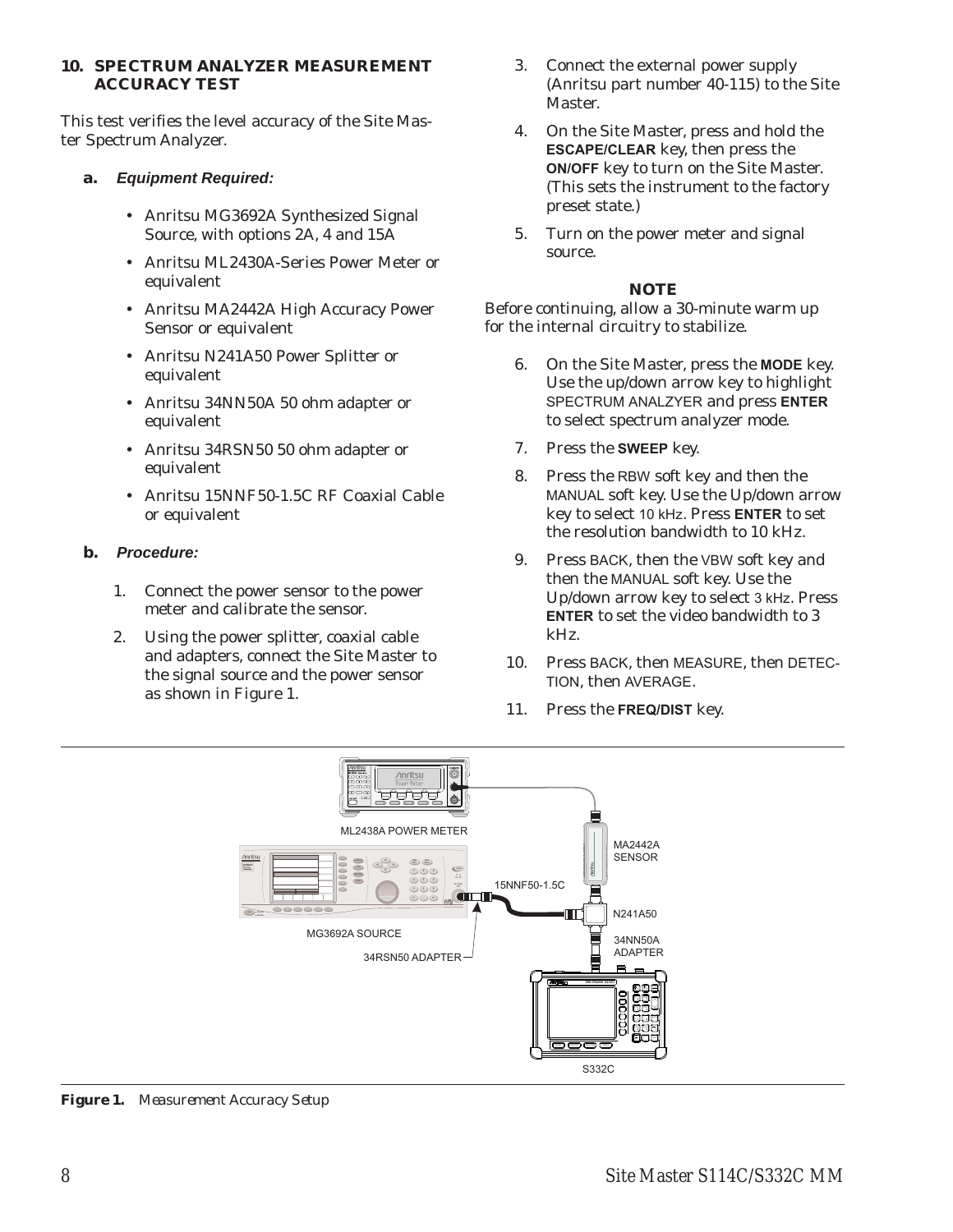- <span id="page-12-0"></span>12. Press the SPAN soft key and enter .5, then press the MHz key to set the span to .5 MHz.
- 13. Press the **AMPLITUDE** key.
- 14. Press the REF LEVEL soft key, enter <sup>20</sup> and press the **ENTER** key to set the reference level to +20 dBm.
- 15. Press the **FREQ/DIST** key and the CENTER soft key.
- 16. Enter <sup>50</sup> and press the MHz soft key to set the center frequency to 50 MHz.
- 17. On the Anritsu ML2430A-Series Power Meter, press the Sensor key and then the CalFactor soft key. Select the FREQ soft key and enter 50 MHz for the Input Signal Frequency. This sets the power meter to the proper power sensor cal factor.
- 18. Set the MG3692A output to 50 MHz CW and the power level to +10 dBm as indicated on the power meter.

To insure accuracy, set the output of the signal source using the power meter reading. Do not rely on the signal source display.

- 19. Press the **MARKER** key, then the M1 soft key.
- 20. Select the MARKER TO PEAK soft key to position the marker at the center of the response for the test frequency.

## *NOTE*

Table [2](#page-12-0) can be used to record the results of this test for future reference.

- 21. Verify that the M1 reading is  $\pm 2$  dB maximum from the input signal.
- 22. Press the **AMPLITUDE** key.
- 23. Press the REF LEVEL soft key, enter <sup>0</sup> and press **ENTER** to set the reference level to 0 dBm.
- 24. Set the MG3692A power level to –10 dBm as indicated on the power meter.
- 25. Verify that the M1 reading is  $\pm 2$  dB maximum from the input signal.
- 26. Press the **AMPLITUDE** key.
- 27. Press the REF LEVEL soft key, enter –<sup>20</sup> and press **ENTER** to set the reference level to –20 dBm.
- 28. Set the MG3692A power level to –30 dBm as indicated on the power meter.
- 29. Verify that the M1 reading is  $\pm 2$  dB maximum from the input signal.
- 30. Press the **AMPLITUDE** key.
- 31. Press the REF LEVEL soft key and enter –40. Press **ENTER** to set the reference level to –40 dBm.
- 32. Set the MG3692A power level to –50 dBm as indicated on the power meter.
- 33. Verify that the M1 reading is  $\pm 2$  dB maximum from the input signal.
- 34. Repeat steps 15 through 33 for frequencies of 500 MHz, 1000 MHz, 1500 MHz, 2000 MHz, 2500 MHz and 2950 MHz.

| Freq (MHz)           | <b>Power</b><br>Level<br>(dBm)   | <b>Site Master</b><br><b>Ref Level</b><br>(dBm) | M1 Reading |
|----------------------|----------------------------------|-------------------------------------------------|------------|
| 50                   | $+10$<br>$-10$<br>$-30$<br>$-50$ | $+20$<br>$+20$<br>$-20$<br>$-40$                |            |
| 500                  | $+10$<br>$-10$<br>$-30$<br>$-50$ | $+20$<br>$+20$<br>$-20$<br>$-40$                |            |
| 1000                 | $+10$<br>$-10$<br>$-30$<br>$-50$ | $+20$<br>$+20$<br>$-20$<br>$-40$                |            |
| 1500                 | $+10$<br>$-10$<br>$-30$<br>$-50$ | $+20$<br>$+20$<br>$-20$<br>$-40$                |            |
| 2000<br>(S332C only) | $+10$<br>$-10$<br>$-30$<br>$-50$ | $+20$<br>$+20$<br>$-20$<br>$-40$                |            |
| 2500<br>(S332C only) | $+10$<br>$-10$<br>$-30$<br>$-50$ | $+20$<br>$+20$<br>$-20$<br>$-40$                |            |
| 2950<br>(S332C only) | $+10$<br>$-10$<br>$-30$<br>$-50$ | $+20$<br>$+20$<br>$-20$<br>$-40$                |            |

*Table 2. Measurement Accuracy Test Results*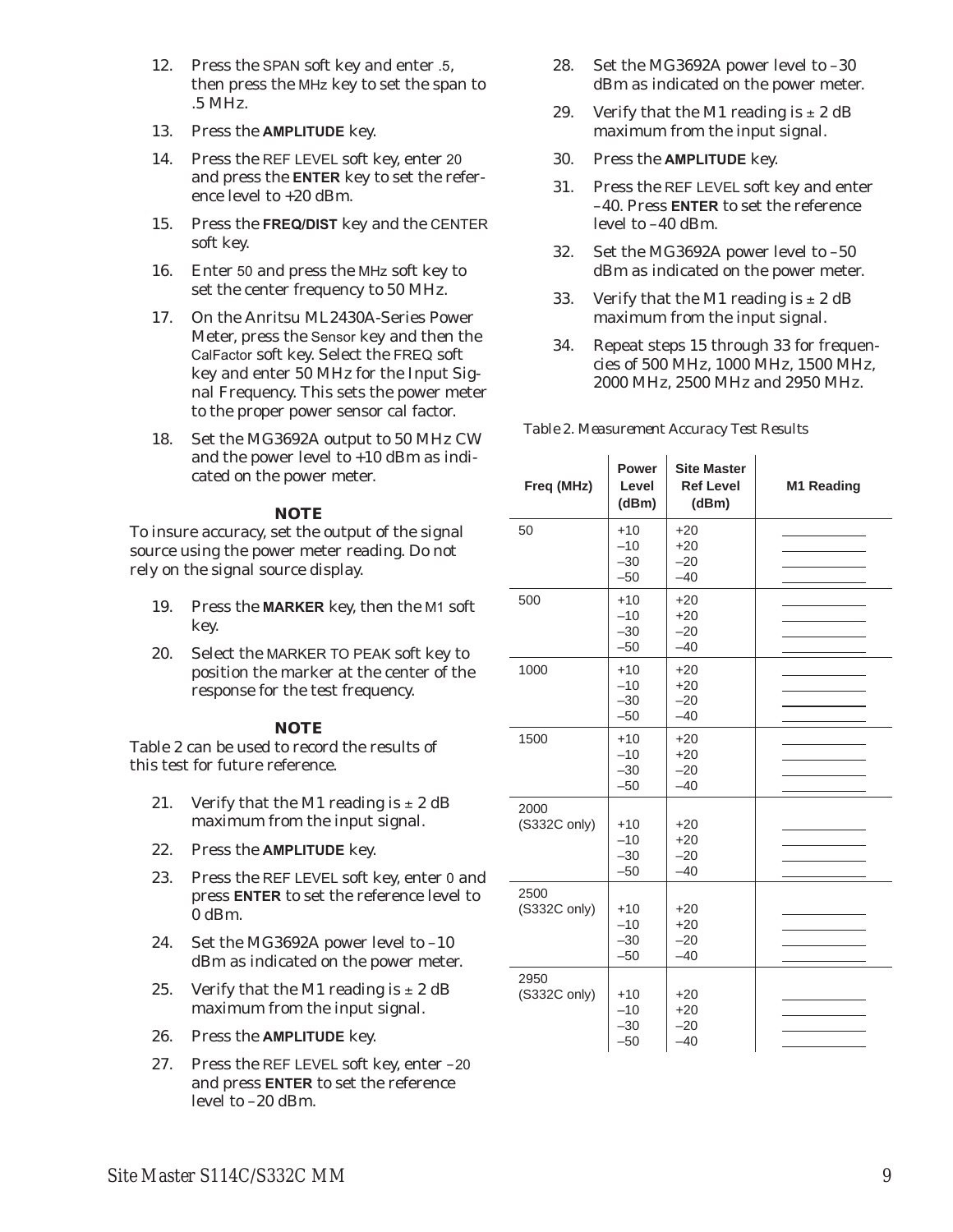## **11. DISPLAYED AVERAGE NOISE LEVEL**

The following test can be used to verify the displayed average noise level of the Site Master Spectrum Analyzer.

- **a.** *Equipment Required:*
	- Anritsu 28N50-2 or SM/PL 50 ohm Termination or equivalent

# **b.** *Procedure:*

- 1. Connect the 50 ohm termination to the Site Master Spectrum Analyzer RF Input.
- 2. On the Site Master, press and hold the **ESCAPE/CLEAR** key, then press the **ON/OFF** key to turn on the Site Master. (This sets the instrument to the factory preset state.)

## *NOTE*

- 3. On the Site Master, press the **MODE** key. Use the up/down arrow key to highlight SPECTRUM ANALZYER and press **ENTER** to select spectrum analyzer mode.
- 4. Press the **AMPLITUDE** key and the REF LEVEL soft key.
- 5. Enter –75 and press the **ENTER** key to set the Reference Level to –75 dBm.
- 6. Press the SCALE soft key and enter 5, then press **ENTER**.
- 7. Press the **SWEEP** key and then the MEA-SURE soft key.
- 8. Press the DETECTION soft key, then press AVERAGE soft key.
- 9. Press the **SWEEP** key.
- 10. Press the RBW soft key and then the MANUAL soft key. Use the Up/down arrow key to select 10 kHz. Press **ENTER** to set the resolution bandwidth to 10 kHz and select BACK.
- 11. Press the VBW soft key and then the MANUAL soft key. Use the Up/down arrow key to select 100 Hz and press **ENTER** to set the video bandwidth to 100 Hz.
- 12. Press the **FREQ/DIST** key and the START soft key.
- 13. Enter <sup>100</sup> and press the kHz soft key to set the start frequency to 100 kHz.
- 14. Press the STOP soft key and enter 500, then press the kHz soft key to set the stop frequency to 500 kHz.
- 15. Wait until a full sweep is complete.
- 16. Press the **MARKER** key and then press the M1 soft key.
- 17. Press the MARKER TO PEAK soft key. Record the M1 amplitude reading and verify it is  $\le -80$  dBm.
- 18. Press the **FREQ/DIST** key and the START soft key.
- 19. Enter <sup>500</sup> and press the kHz soft key to set the start frequency to 500 kHz.
- 20. Press the STOP soft key and enter <sup>4</sup>, then press the MHz soft key to set the stop frequency to 4 MHz.
- 21. Wait until a full sweep is complete.
- 22. Press the MARKER key and then press the M1 soft key.
- 23. Press the MARKER TO PEAK soft key. Record the M1 amplitude reading and verify it is  $\le -95$  dBm.
- 24. Press the **SWEEP** key.
- 25. Press the VBW soft key, and then the MANUAL soft key. Use the Up/down arrow key to select 3 kHz, and press **ENTER** to set the video bandwidth to 3 kHz.
- 26. Press the **FREQ/DIST** key and the START soft key.
- 27. Enter 4 and press the MHz soft key to set the start frequency to 4 MHz.
- 28. Press the STOP soft key and enter 1000, then press the MHz soft key to set the stop frequency to 1000 MHz.
- 29. Wait until a full sweep is complete.
- 30. Press the **MARKER** key and then press the M1 soft key.
- 31. Press the MARKER TO PEAK soft key. Record the M1 amplitude reading and verify it is  $\le -95$  dBm.
- 32. Press the **FREQ/DIST** key and the START soft key.
- 33. Enter <sup>1000</sup> and press the MHz soft key to set the start frequency to 1000 MHz.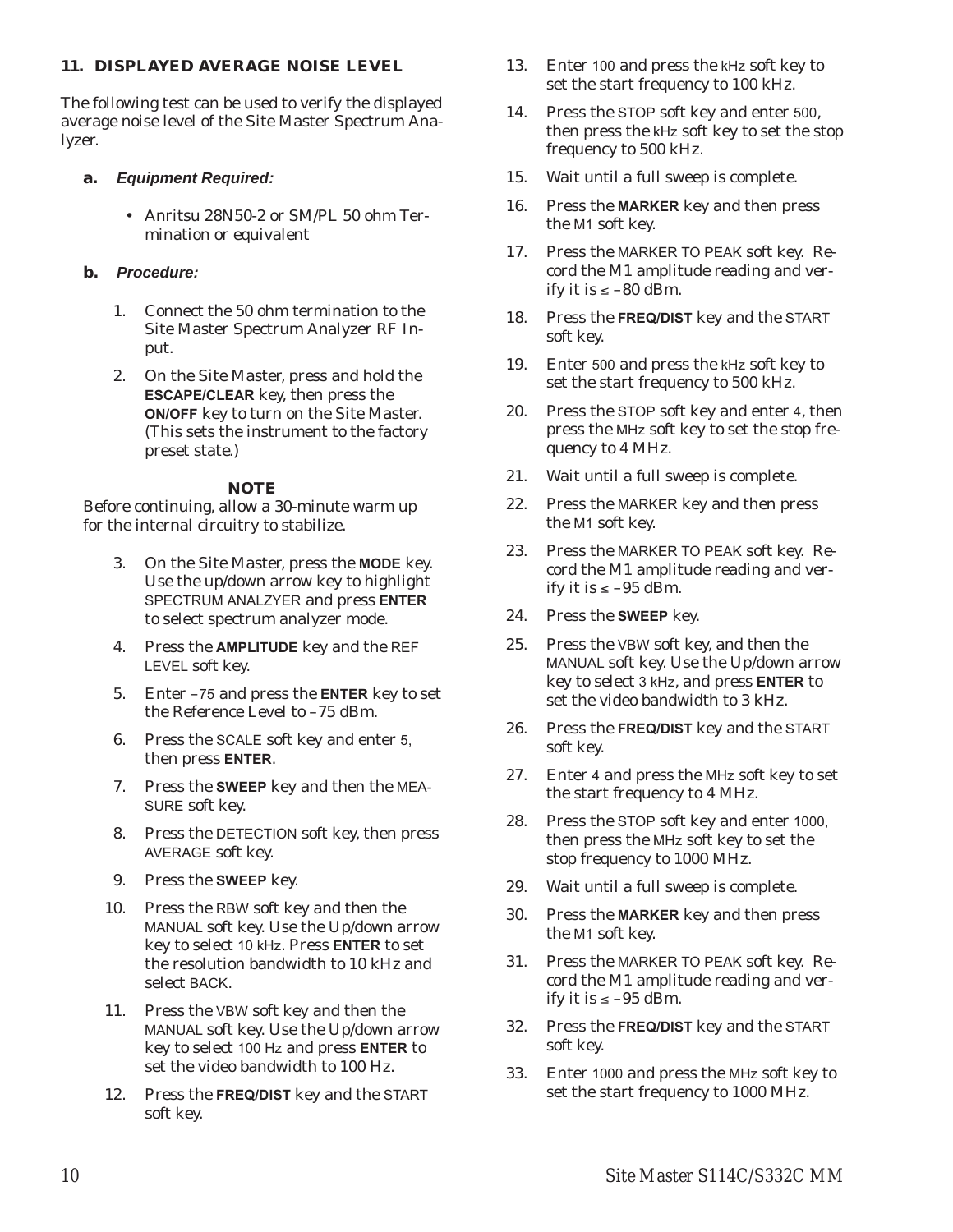- 34. Press the STOP soft key.
- 35. For the S114C, enter 1600 then press the MHz soft key to set the stop frequency to 1600 MHz.

For the S332C, enter 2000 then press the MHz soft key to set the stop frequency to 2000 MHz.

- 36. Wait until a full sweep is complete.
- 37. Press the **MARKER** key and then press the M1 soft key.
- 38. Press the MARKER TO PEAK soft key. Record the M1 amplitude reading and verify it is  $\le -95$  dBm.

#### *NOTE*

Continue to Step 39 only if the unit is a Site Master Model S332C.

- 39. Press the **FREQ/DIST** key and the START soft key.
- 40. Enter <sup>2000</sup> and press the MHz soft key to set the start frequency to 2000 MHz.
- 41. Press the STOP soft key and enter 3000, then press the MHz soft key to set the stop frequency to 3000 MHz.
- 42. Wait until a full sweep is complete.
- 43. Press the **MARKER** key and then press the M1 soft key.
- 44. Press the MARKER TO PEAK soft key. Record the M1 amplitude reading and verify it is  $\le -95$  dBm.

#### **12. SPECTRUM ANALYZER DYNAMIC RANGE TEST**

This test can be used to verify the dynamic range of the Site Master spectrum analyzer.

- **a.** *Equipment required:*
	- Two Anritsu MG3692A Synthesized Signal Sources with options 2A, 4 and 15A, or equivalent
	- Anritsu N241A50 Power Splitter or equivalent
	- Anritsu 34NN50A 50 ohm adapter or equivalent
	- Anritsu 34RSN50 50 ohm adapter or equivalent

## **b.** *Procedure:*

- 1. Connect the output of the Power Splitter to the RF In port of the Site Master Spectrum Analyzer.
- 2. Connect the output of the both signal sources to the input of the Power Splitter.
- 3. Turn on both sources.
- 4. On the Site Master, press and hold the **ESCAPE/CLEAR** key, then press the **ON/OFF** key to turn on the Site Master. (This sets the instrument to the factory preset state.)

## *NOTE*

- 5. Set the CW frequency of the first source to 1.0 GHz.
- 6. Set the CW frequency of the second source to 1.2 GHz.
- 7. On the Site Master, press the **MODE** key. Use the up/down arrow key to highlight SPECTRUM ANALZYER and press **ENTER** to select spectrum analyzer mode.
- 8. Press the **FREQ/DIST** key.
- 9. Press the CENTER soft key, enter <sup>1100</sup>, then press the MHz soft key to set the center frequency to 1100 MHz.
- 10. Press the SPAN soft key and enter <sup>500</sup>, then press the MHz key to set the span to 500 MHz.
- 11. Press the **AMPLITUDE** key and then the REF LEVEL soft key.
- 12. Enter –20 and then press the **ENTER** key to set the reference level to –20 dBm.
- 13. Press the **SWEEP** key.
- 14. Press the RBW soft key and then the MANUAL soft key. Use the Up/down arrow key to select 30 kHz, the press **ENTER** to set the resolution bandwidth to 30 kHz.
- 15. Press BACK, then the VBW soft key and then the MANUAL soft key. Use the Up/down arrow key to select 30 kHz, then press **ENTER** to set the video bandwidth to 30 kHz.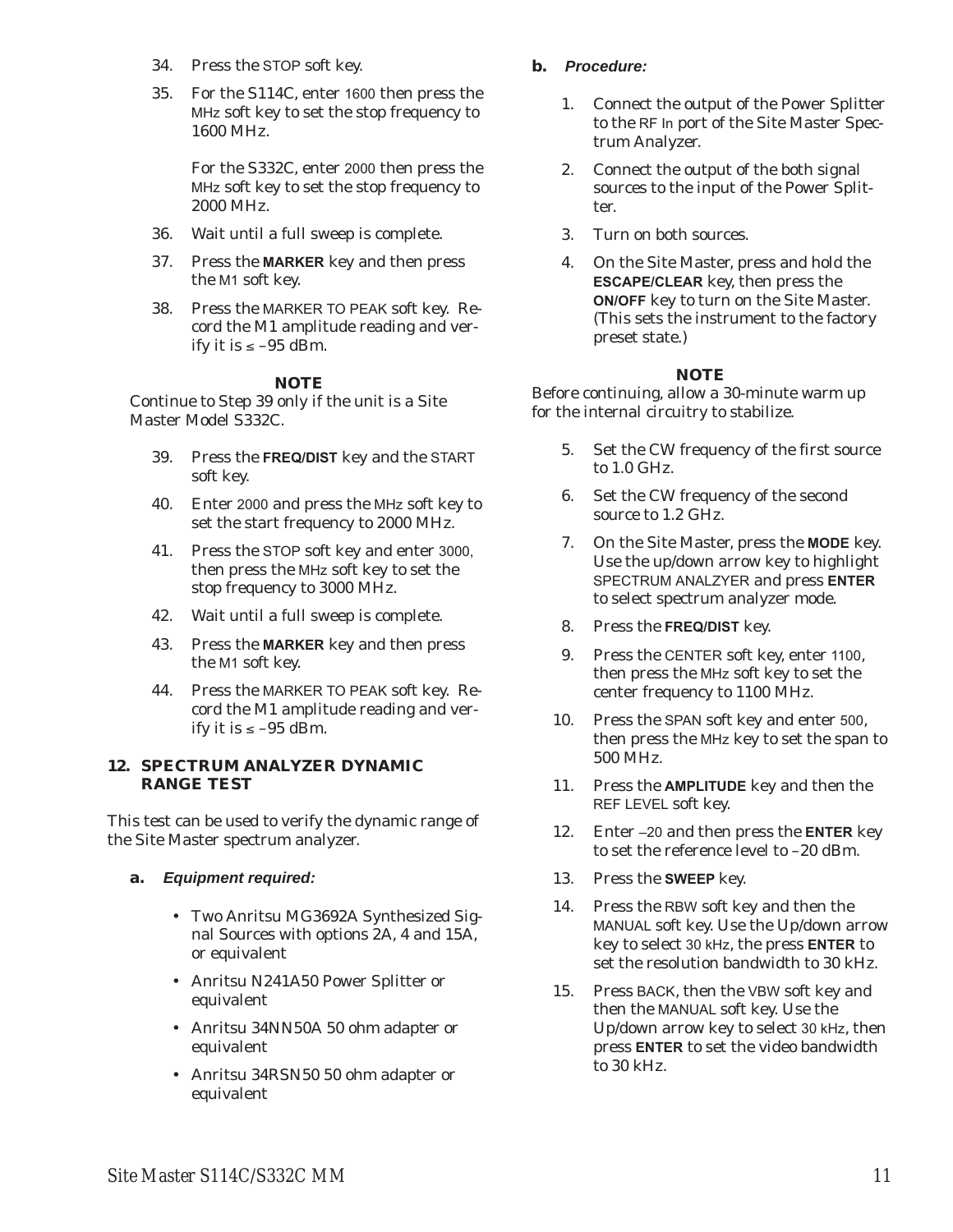- <span id="page-15-0"></span>16. Adjust the signal levels of both signal sources so that both signal peaks are at –20 dBm as indicated on the Site Master Spectrum Analyzer display.
- 17. Referring to steps 13 through 15, set the RBW to 10 kHz and the VBW to 1 kHz.
- 18. Wait until the sweep is complete, then reduce the power level of the second source signal to below –85 dBm and verify that the signal is visible at below –85 dBm.

Be sure to wait until the sweep is complete before changing the power level of the second source.

# **13. POWER MONITOR VERIFICATION**

If the Power Monitor (Option 5) is installed in the Site Master, the following test can be used to verify the accuracy of the power measurements. Measurement calibration of the Site Master is not required for this test.

## **a.** *Equipment Required:*

- RF Detector, 10 MHz to 20 GHz, Anritsu 560-7N50B
- 10 dB Attenuator, Weinschel 1-10
- 30 dB Attenuator, Weinschel 1-30
- RF Reference Source, 0.050 GHz, Anritsu MA2418A
- DC Power Supply, Anritsu 2000-933

## **b.** *Procedure*

- 1. Connect the DC power supply to the MA2418A Reference Source (Figure [2\)](#page-15-0).
- 2. Connect the MA2418A Reference Source to the input of the 560-7N50B RF detector.
- 3. Connect the RF Detector output to the RF Detector input of the Site Master.
- 4. Connect the DC power supply to the appropriate line voltage to supply power to the MA2418A Reference Source.
- 5. Press and hold the ESCAPE/CLEAR key, then press the ON/OFF key to turn on the Site Master. (This sets the instrument to the factory preset state.)
- 6. Press the MODE soft key.
- 7. Use the Up/Down arrow key to highlight POWER MONITOR, then press ENTER.
- 8. Press the ZERO soft key to zero the power monitor. When complete, ZERO ADJ:ON is displayed in the message area.
- 9. Verify that the power monitor reading is  $0.0$  dBm  $\pm$  1 dB.
- 10. Connect the output of the MA2418A Reference Source to the two attenuators so as to add 40 dB of attenuation (Figure [2\)](#page-15-0).
- 11. Connect the MA2418A Reference Source and the attenuators to the input of the 560-7N50B RF detector.
- 12. Verify that the power monitor reading is now  $-40.0$  dBm  $\pm 2$  dB.



*Figure 2. Power Monitor Verification*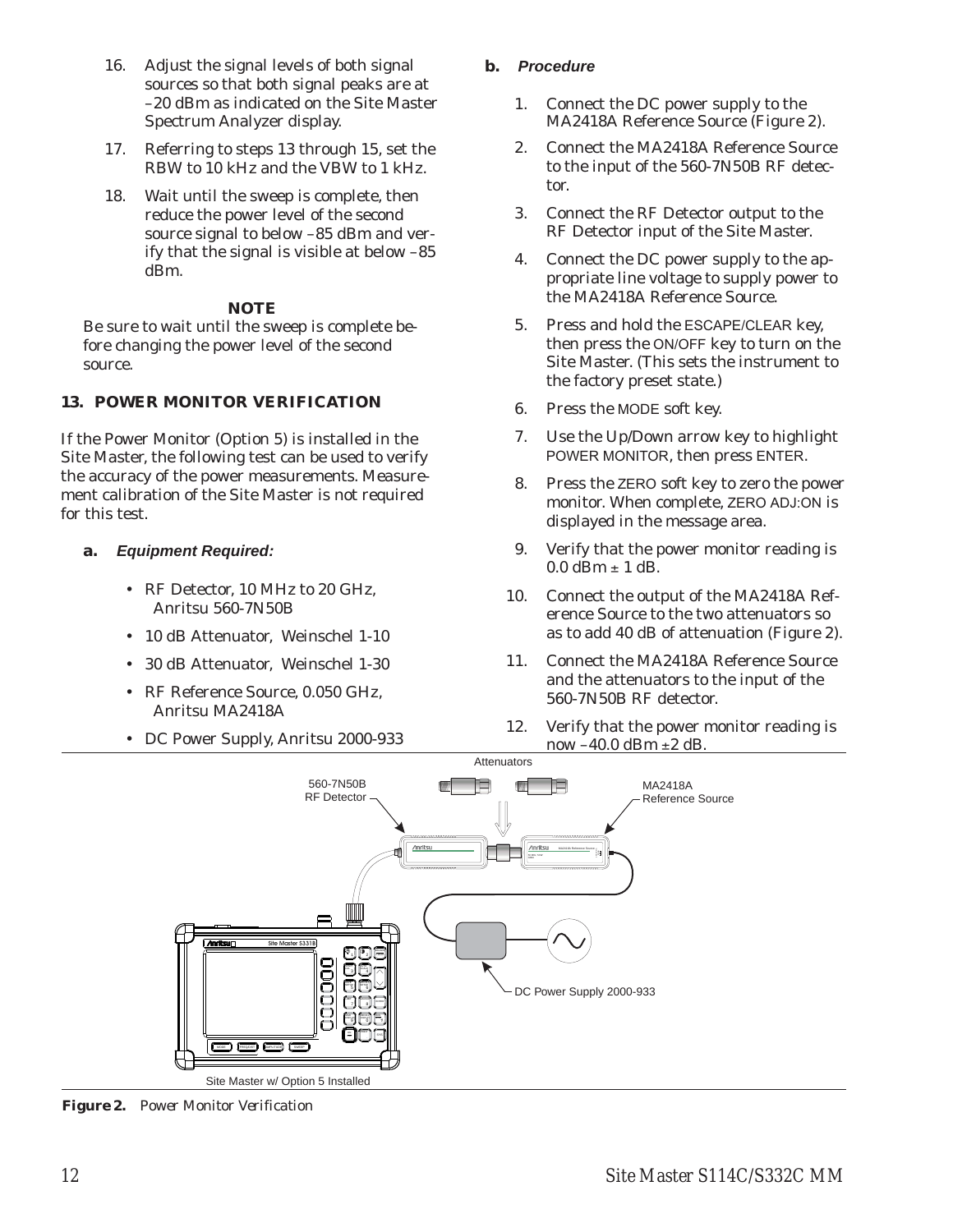## <span id="page-16-0"></span>**14. TERMINATION VERIFICATION**

This test verifies the accuracy of the Site Master SM/PL termination using the precision return loss mode of the 541XXA Scalar Measurement System. Measurements of terminations using this mode provide results that are traceable to the NIST (National Institute of Standards and Technology) standards for the precision airline.

## **a.** *Equipment Required:*

- Scalar Measurement System, Anritsu 541XXA
- Offset SWR Autotester, Anritsu 560-97A50-20
- Precision Airline, Anritsu 18N50
- Open/Short, Anritsu 22N50
- 50 Ohm Termination, Anritsu 28N50-2
- Source Adapter, Anritsu 34NN50A

#### **b.** *Procedure*

- 1. Connect the test equipment as shown in Figure [3.](#page-16-0)
- 2. Press the Power key on the 541XXA to On.
- 3. Press the System Menu key.
- 4. Using the Menu up-down keys: Highlight RESET, then press the Select key.
- 5. At the RESET MENU display, use the Menu up-down keys to highlight RESET TO FACTORY DEFAULTS, then press the Select key.
- 6. Set the signal source for the frequency range as follows:
	- (a) Press the Frequency key.
	- (b) Using the Data Entry Keypad or Data Entry Knob, set the Start frequency to 0.01 GHz. Press the Enter key.
	- (c) Using the Data Entry Keypad or Data Entry Knob, set the Stop frequency to 4.0 GHz. Press the Enter key.
- 7. Press the Channel 2 Display On/Off key to Off.
- 8. Press the Channel 1 Menu key.
- 9. Using the Menu up-down keys: Highlight PRECISION RL, then press the Select key.
- 10. At the PRECISION RETURN LOSS menu display, use the Menu up-down keys to highlight FINAL, then press the Select key.
- 11. Press the Calibration key.



*Figure 3. 541XXA Precision Return Loss Setup*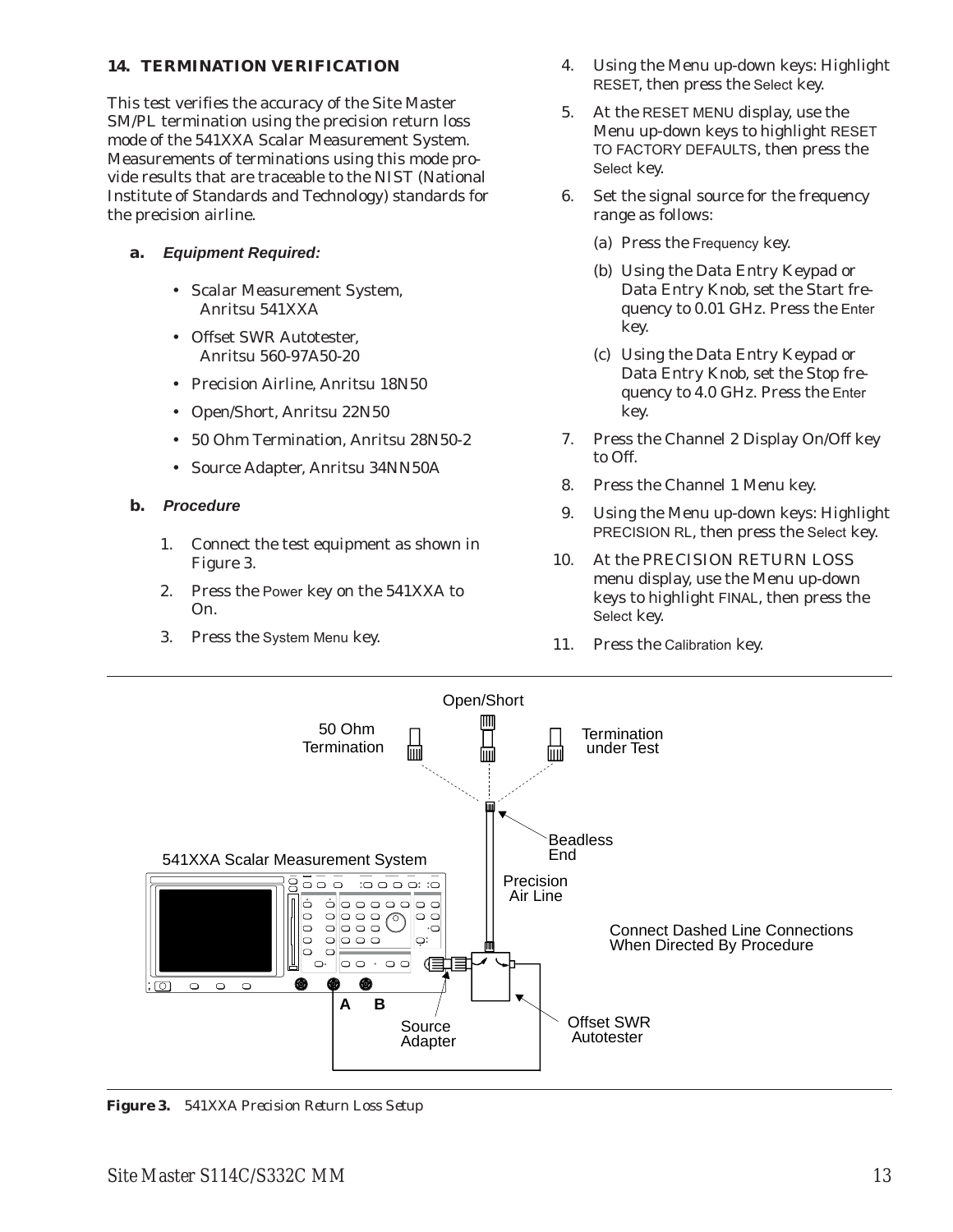- <span id="page-17-0"></span>12. At the CALIBRATION menu display, use the Menu up-down keys to highlight START CAL, then press the Select key.
- 13. At the PRECISION RETURN LOSS CALIBRATION menu display prompt, connect the Offset SWR Autotester to Input A, if you have not done so yet.
- 14. Connect the precision air line to the Offset SWR Autotester test port. Position the air line pointing vertically upward. Downward or horizontal positions make connector pin alignment difficult.

Ensure that the beadless end of the precision airline is at the measurement connection point.

- 15. Press the Select key when ready.
- 16. At the PRECISION RETURN LOSS CALIBRATION menu prompt, connect the Open to the beadless end of the airline. Press the Select key to start the calibration.
- 17. Verify that the display resembles that shown in Figure [4](#page-17-0), page [14](#page-17-0).

#### **CAUTION**

During both calibration and measurement, be sure to properly align the beadless connector of the airline. When the connectors are mis-aligned, a spike will usually be visible on the display.

- 18. At the next menu prompt, remove the Open and connect the Short to the beadless end of the airline. Press the Select key to start the calibration process.
- 19. At the next menu prompt, remove the Short and connect the 50 Ohm Termination to the beadless end of the air line. Press the Select key to start the calibration process.
- 20. When the calibration is complete, remove the 50 Ohm Termination.
- 21. Connect the SM/PL termination to the beadless end of the air line and press the Select key to begin the measurement.
- 22. Observe that the waveform displayed resembles that shown in Figure [5](#page-17-0).
- 23. Press the Cursor On/Off key to On.



*Figure 4. Example of a Good Connection*

24. Observe the Cursor menu readout. The minimum return loss reading for the SM/PL termination should be 42 dB.



*Figure 5. Direct Readout of the Precision Return Loss*

## **15. INSTACAL MODULE VERIFICATION**

This test verifies the performance of the Anritsu Site Master InstaCal Calibration Module. The InstaCal Module, part number ICN50, is an optional accessory for the S114C and S332C.

## *NOTE*

Full verification of the InstaCal module over its entire frequency range (2 - 4000 MHz) requires both an S114C and S332C Site Master. However, limited verification is possible with either instrument for the frequency range of that instrument only. The frequency range of the S114C is 2 to 1600 MHz. The frequency range of the S332C is 25 to 4000 MHz.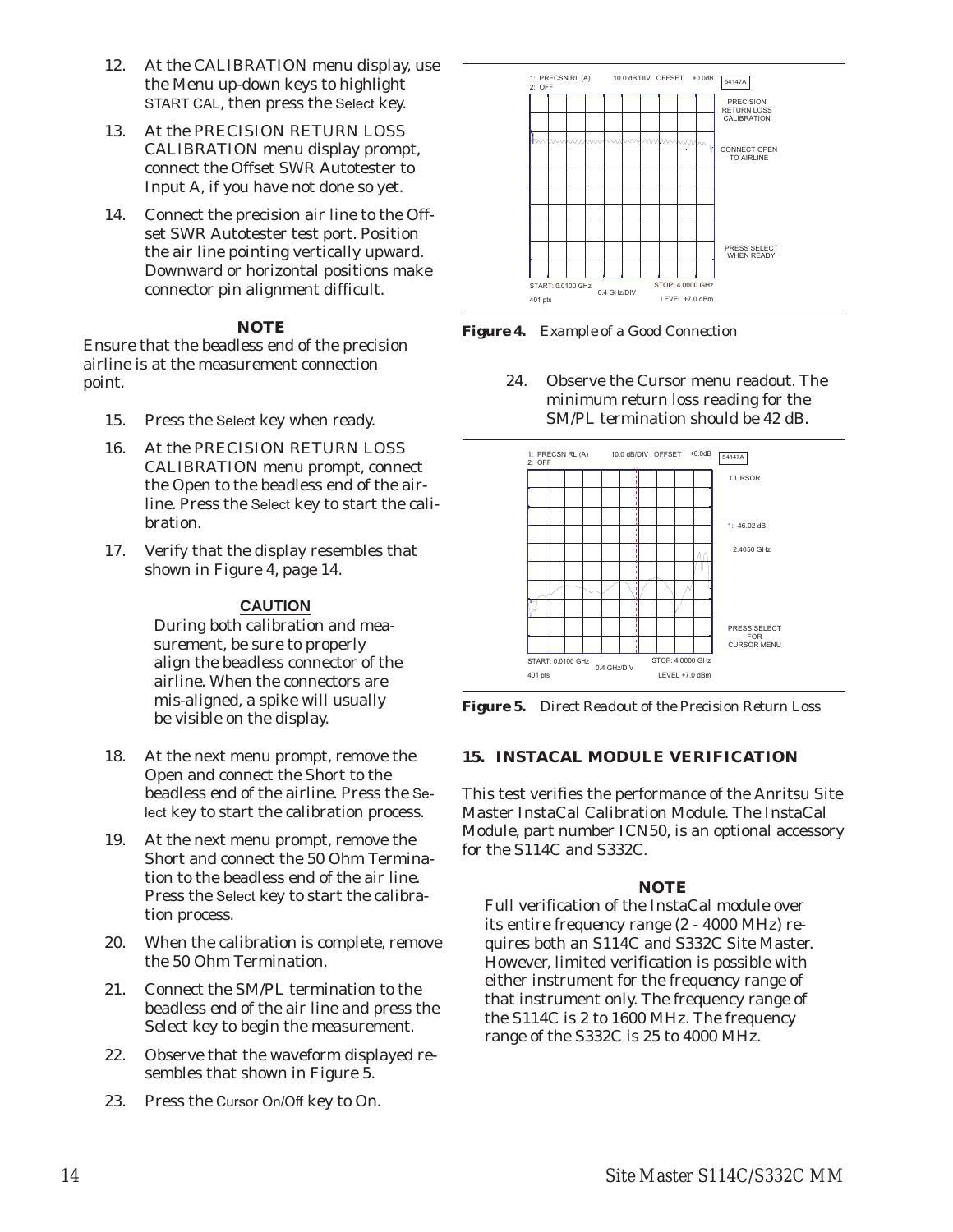#### <span id="page-18-0"></span>**a.** *Equipment Required:*

- InstaCal Module, part number ICN50
- 20 dB offset, Anritsu SC5270
- 6 dB offset, Anritsu SC5237

#### **b.** *Procedure*

#### *NOTE*

If performing full verification over the entire frequency range with both an S114C and S332C Site Master, perform this procedure first on the S114C and then on the S332C.

1. Press and hold the **ESCAPE/CLEAR** key, then press the **ON/OFF** key to turn on the Site Master. (This sets the instrument to the factory preset state.)

#### *NOTE*

Before continuing, allow a five minute warm up for the internal circuitry to stabilize.

- 2. Press the MODE soft key.
- 3. Use the Up/Down arrow key to highlight RETURN LOSS, then press **ENTER**.
- 4. Press the **START CAL** key. The message "CONNECT OPEN or InstaCal TO RF Out PORT" will appear in the display.
- 5. Connect the InstaCal module to the RF Out port and press the **ENTER** key.

#### *NOTE*

If this particular InstaCal module has been used to calibrate this Site Master before, the Site Master senses the familiar InstaCal module and automatically calibrates the unit using the OSL procedure.

If the Site Master senses that the characterization data for the InstaCal module connected to this Site Master is different than the one currently stored, it will display soft key options to keep or replace the InstaCal characterization data.

Selecting the YES soft key transfers all of the characterization data from this InstaCal module to the Site Master. The transfer may take up to three minutes. This option is preferred if this InstaCal module is to stay with this particular Site Master. Once completed, the data will not need to be transfered again for this combination of Site Master and InstaCal module.

Selecting the NO soft key will temporarily transfer only the portion of the characterization data necessary for this particular calibration. This transfer takes aproximately 30 to 60 seconds, and will have to be repeated every time a calibration is done using this combination of Site Master and InstaCal module.

- 6. Verify that the calibration has been properly performed by checking that the CAL ON! message is displayed in the upper left corner of the display.
- 7. Remove the InstaCal module from the RF Out port and connect the 20 dB Offset to the RF Out port.
- 8. Measure the return loss of the 20 dB Offset. The level should be 20 dB,  $\pm 2$  dB across the calibrated frequency range.
- 9. Remove the 20 dB Offset from the RF Out port and connect the 6 dB Offset to the RF Out port.
- 10. Measure the return loss of the 6 dB Offset. The level should be 6 dB,  $\pm 1.2$  dB across the calibrated frequency range.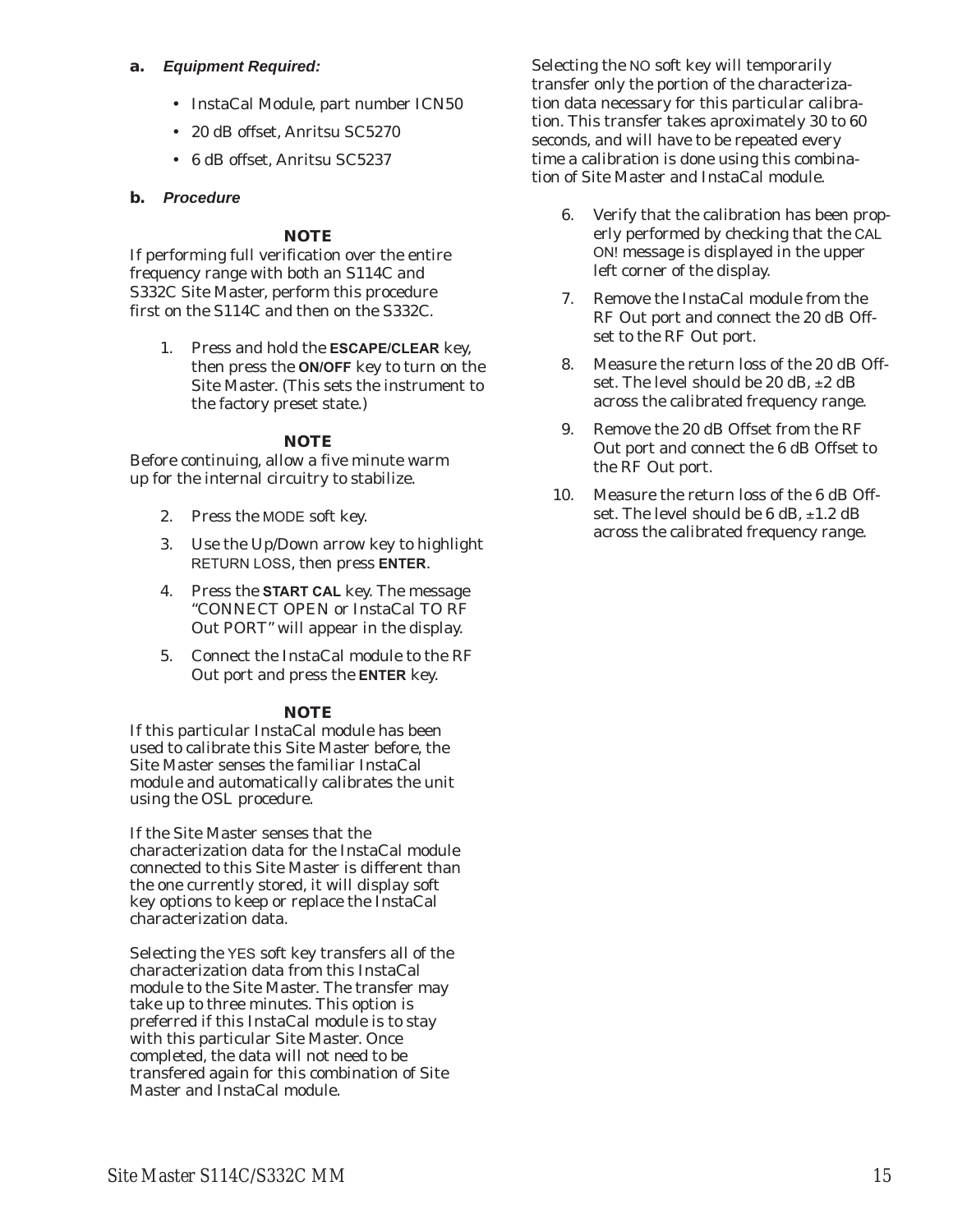#### <span id="page-19-0"></span>**16. BATTERY PACK REMOVAL AND REPLACEMENT**

This procedure provides instructions for removing and replacing the Site Master battery pack.

# *NOTE*

Procedures in this manual may apply to many similar instruments. Photos and illustrations used are representative and may show instruments other than the S114C or S332C.

**1.** With the Site Master standing upright on a stable surface, locate the battery access door (Figure [9](#page-19-0)).



*Figure 7. Removing the Battery Access Door*



*Figure 9. Battery Access Door Location*

**2.** Lift up the access door handle and rotate it 90 degrees counterclockwise, as illustrated in Figure [6.](#page-19-0)



*Figure 6. Rotate the Battery Access Door Handle*

- **3.** Lift the door and remove, as illustrated in Figure [7.](#page-19-0)
- **4.** Grasp the battery lanyard and pull the battery straight up and out of the unit, as illustrated in Figure [8](#page-19-0).



*Figure 8. Removing the Battery*

**5.** Replacement is the opposite of removal. Note the orientation of the battery contacts, and be sure to insert the new battery with the contacts facing the rear of the unit (Figure [10](#page-19-0)).



*Figure 10. Battery Orientation*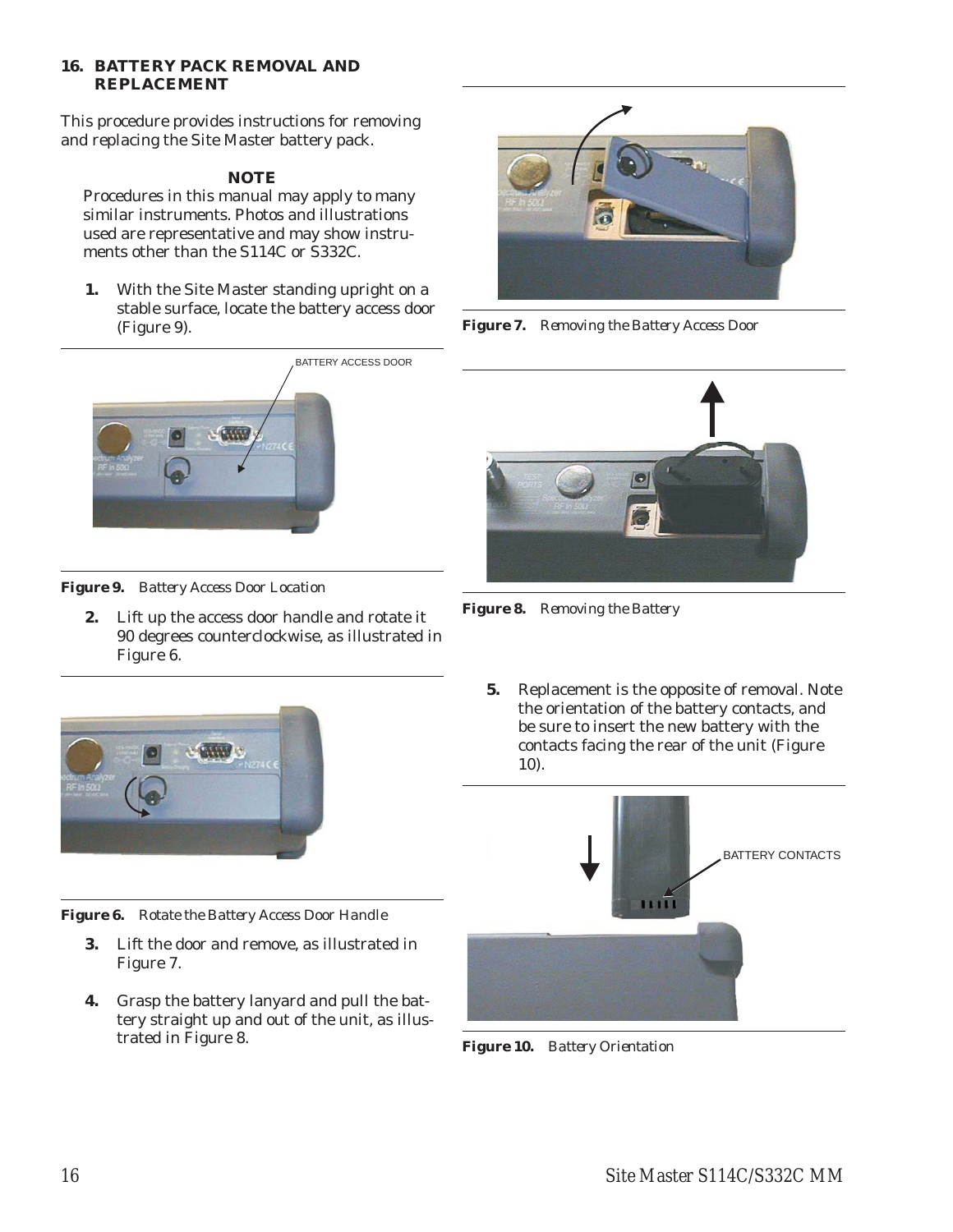#### **17. BATTERY INFORMATION**

The following information relates to the care and handling of the Site Master battery, and NiMH batteries in general.

- The Nickel Metal Hydride (NiMH) battery supplied with the Site Master is shipped in a discharged state. Beore using the Site Master, the internal battery must first be charged for three hours, either in the Site Master or in the optional battery charger (Anritsu part number: 2000-1029).
- Use only Anritsu approved battery packs.
- Recharge the battery only in the Site Master or in an Anritsu approved charger.
- With a new NiMH battery, full performance is achieved after three to five complete charge and discharge cycles.
- When the Site Master or the charger is not in use, disconnect it from the power source.
- Do not charge batteries for longer than 24 hours; overcharging may shorten battery life.
- If left unused a fully charged battery will discharge itself over time.
- Temperature extremes will affect the ability of the battery to charge: allow the battery to cool down or warm up as necessary before use or charging.
- Discharge an NiMH battery from time to time to improve battery performance and battery life.
- The battery can be charged and discharged hundreds of times, but it will eventually wear out.
- The battery may need to be replaced when the operating time between charging becomes noticeably shorter than normal.
- Never use a damaged or worn out charger or battery.
- $\bullet$  Storing the battery in extreme hot or cold places will reduce the capacity and lifetime of the battery.
- Never short-circuit the battery terminals.
- Do not drop, mutilate or attempt to disassemble the battery.
- Do not dispose of batteries in a fire!
- Batteries must be recycled or disposed of properly. Do not place batteries in household garbage.
- Always use the battery for its intended purpose only.

#### **17.1. Battery Testing Procedure**

1. With the Site Master off and the battery installed, connect the Universal AC Adapter to the 12.5-15VDC (1100 mA) connector. The External Power LED and the Battery Charging LED will light.

# *NOTE*

If the Battery Charging LED does not light, the battery may be to low to immediately start full charging. Leaving the unit connected to AC power for several hours may bring the battery up to a level where full charging can begin. Turn the unit off and back on to see if the Battery Charging LED lights indicating a full charge cycle has begun.

- 2. Disconnect the AC-DC Adapter when the Battery Charging LED turns off, indicating the battery is fully charged.
- 3. Press and hold the **ESCAPE/CLEAR** key, then press the **ON/OFF** key to turn on the Site Master. This sets the instrument to the factory preset state. Press **ENTER** when prompted to continue.
- 4. Press the **SYS** key, followed by the STATUS soft key. Verify that the indicated battery charge is  $\geq 80\%$ . If the value is 80% or above, press the **ESCAPE/CLEAR** key and continue with this procedure.

If the value is lower than 80%, a discharge/charge cycle may be needed to improve the battery capacity. Completely discharge the battery, as described in Steps 5 and 6 below, and then recharge the battery as described in Steps 1 and 2. If the battery capacity does not increase after a discharge/charge cycle, replace the battery.

- 5. Press the **START CAL** key (to keep the Site Master from going into HOLD mode) and make note of the test start time.
- 6. When the Site Master display fades and the Site Master switches itself off, make note of the test stop time.
- 7. The total test time (Step 5 to Step 6) should be  $\geq 2.5$  hours. If the battery charge is near 80% and the total test time is <2.5 hours, replace the battery.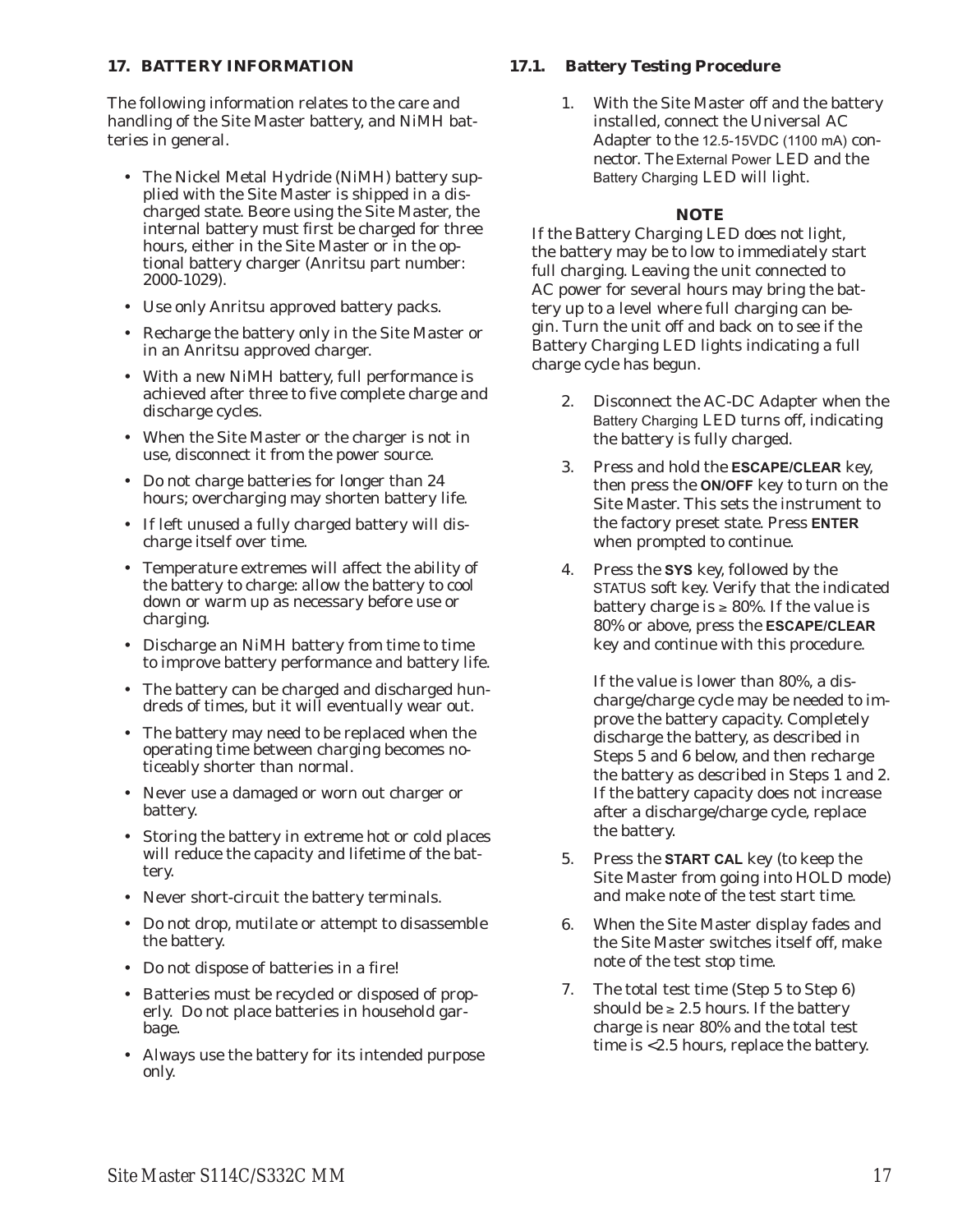#### <span id="page-21-0"></span>**18. FRONT PANEL ASSEMBLY REMOVAL AND REPLACEMENT**

This procedure provides instructions for removing and replacing the Site Master front panel assembly. With the front panel assembly removed, the LCD display, keypad PCB, keypad membrane, and main PCB assemblies can be removed and replaced.

- **1.** Place the Site Master face up on a work surface.
- **2.** Remove the four rubber corner bumpers by carefully sliding the bumpers off of the case corners (Figure [11\)](#page-21-0).



*Figure 11. Removing the Corner Bumpers*

- **3.** With the bumpers removed, the access holes for the case screws are revealed. Use a Phillips screwdriver to remove the four screws securing the two halves of the Site Master case together.
- **4.** Carefully lift up on the right side (as viewed from the front) of the front half of the case and begin to separate the two halves.

# **CAUTION**

Do not force or pull the two halves of the case apart as there are delicate cables attached between the two halves that must be disconnected first.

- **5.** Carefully depress the latch tab and disconnect the LCD display cable from J12 on the main PCB.
- **6.** Carefully disconnect the keypad interface cable from J4 on the main PCB.
- **7.** Carefully disconnect the LCD display backlight cable from J15 on the main PCB.

**8.** Remove the front panel assembly.



*Figure 12. Site Master Front Panel Cable Connections*

**9.** Reverse the above steps to replace the front panel assembly.

# *NOTE*

The corner bumpers only mount one way. That is, the raised area inside one end of the bumper (Figure [12\)](#page-21-0) is made to conform to the contour of the front cover only.



*Figure 13. Corner Bumper Detail*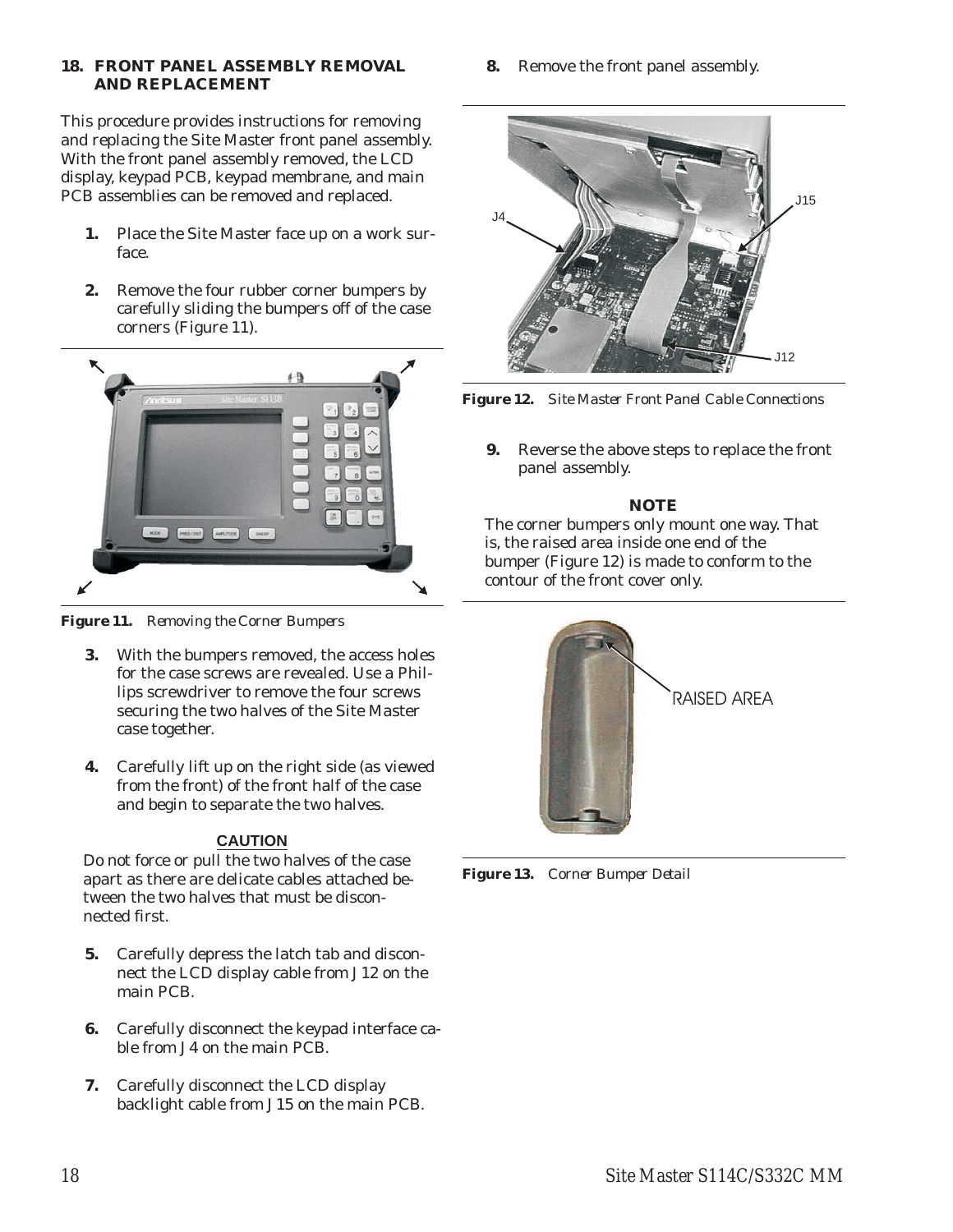#### <span id="page-22-0"></span>**19. LCD ASSEMBLY REPLACEMENT**

This procedure provides instructions for removing and replacing the Liquid Crystal Display (LCD) once the front panel assembly has been separated from the Site Master.

- **1.** Remove the front panel assembly as directed in section [18.](#page-21-0)
- **2.** Place the front panel assembly face down on a protected work surface.
- **3.** Remove the 14 Phillips screws that attach the backing plate to the front panel assembly.
- **4.** Release the LCD display cable from the retaining clip on the front panel backing plate.



*Figure 14. Front Panel Backing Plate*

- **5.** Remove the front panel backing plate, carefully feeding the LCD cable through the access hole to avoid damage to the cable or connector.
- **6.** Remove the rubber cushion pad from the LCD assembly and remove the assembly.
- **7.** Reverse the above steps to install the replacement assembly.

#### **20. KEY PAD PCB REPLACEMENT**

This procedure provides instructions for removing and replacing the key pad PCB.

- **1.** Remove the front panel assembly as directed in section [18.](#page-21-0)
- **2.** Place the front panel assembly face down on a protected work surface.
- **3.** Remove the 14 Phillips screws that attach the backing plate to the front panel assembly.
- **4.** Release the LCD display cable from the retaining clip on the front panel backing plate (Figure [14](#page-22-0)).
- **5.** Remove the front panel backing plate, carefully feeding the LCD cable through the access hole to avoid damage to the cable or connector.
- **6.** Remove the rubber cushion pad from the key pad PCB and remove the PCB.



*Figure 15. Front Panel Keypad PCB Location*

**7.** Reverse the above steps to install the replacement assembly.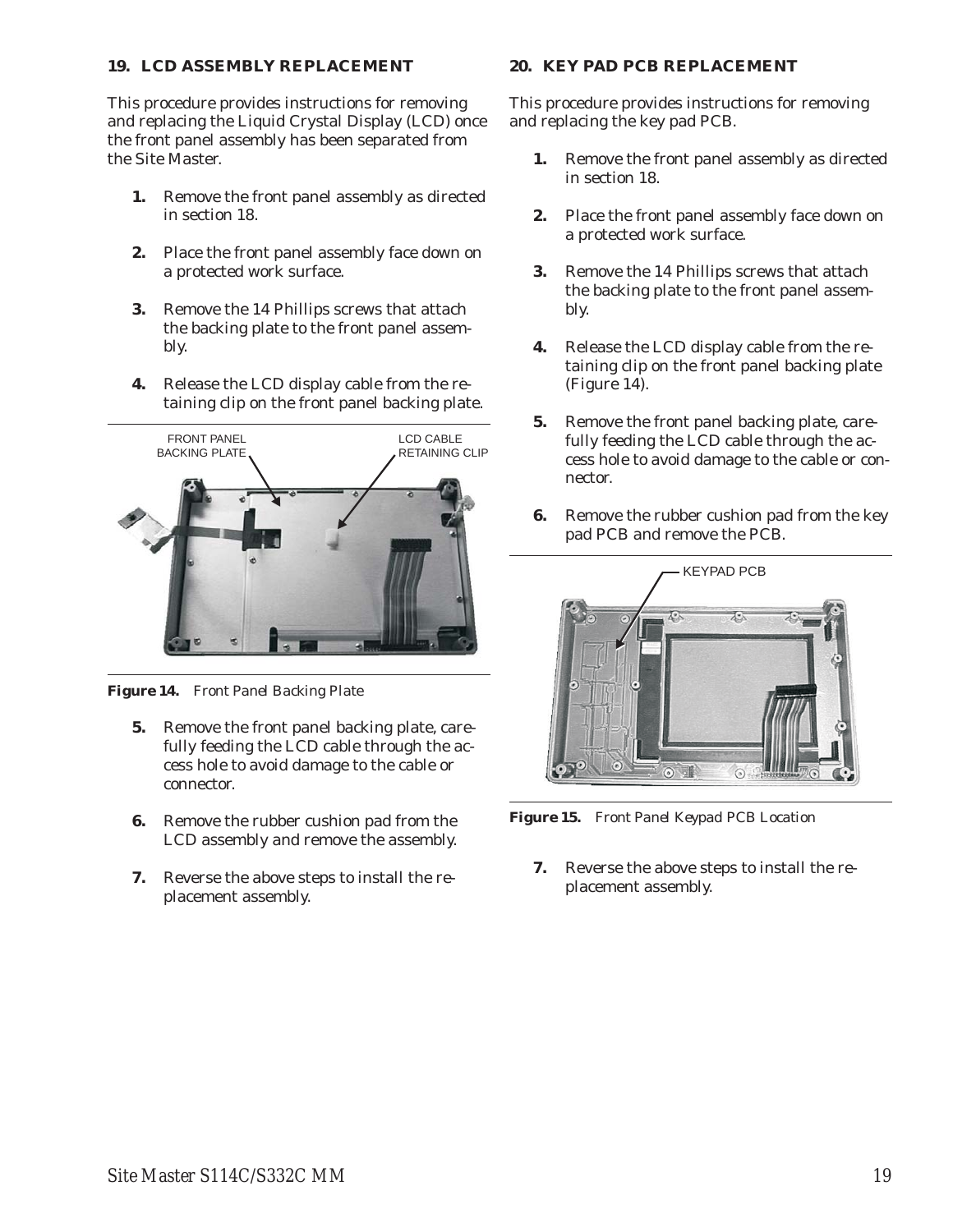## <span id="page-23-0"></span>**21. KEY PAD MEMBRANE REPLACEMENT**

This procedure provides instructions for replacing the key pad membrane.

- **1.** Remove the front panel assembly as directed in section [18.](#page-21-0)
- **2.** Remove the key pad PCB as directed in section [20.](#page-22-0)
- **3.** Remove the keypad membrane by gently pulling the membrane up and out of the holes in the front panel.



*Figure 18. Front Panel Keypad Membrane*

**4.** Reverse the above steps to install the replacement membrane.

# **22. MAIN PCB ASSEMBLY REPLACEMENT**

This procedure provides instructions for replacing the main PCB assembly with the connector panel attached. The assembly consist of two PCBs (Control and Spectrum Analyzer) which must be replaced together.

- **1.** Remove the front panel assembly as directed in section [18.](#page-21-0)
- **2.** Disconnect the battery connector from J13 on the main PCB.
- **3.** Disconnect the semi-rigid coaxial cable from the RF In connector on the connector panel.
- **4.** Remove the three PCB mounting screws and remove the Control PCB assembly with the connector panel attached.



*Figure 16. Control PCB*

**5.** Remove the three .25" standoffs and four Phillips screws and remove the Spectrum Analyzer PCB.



*Figure 17. Spectrum Analyzer PCB*

**6.** Reverse the above steps to install the new main PCB.

## *NOTE*

The main PCB connector panel fits into grooves in the two halves of the case. Make sure the panel is correctly aligned with the grooves before reassembling the two halves together.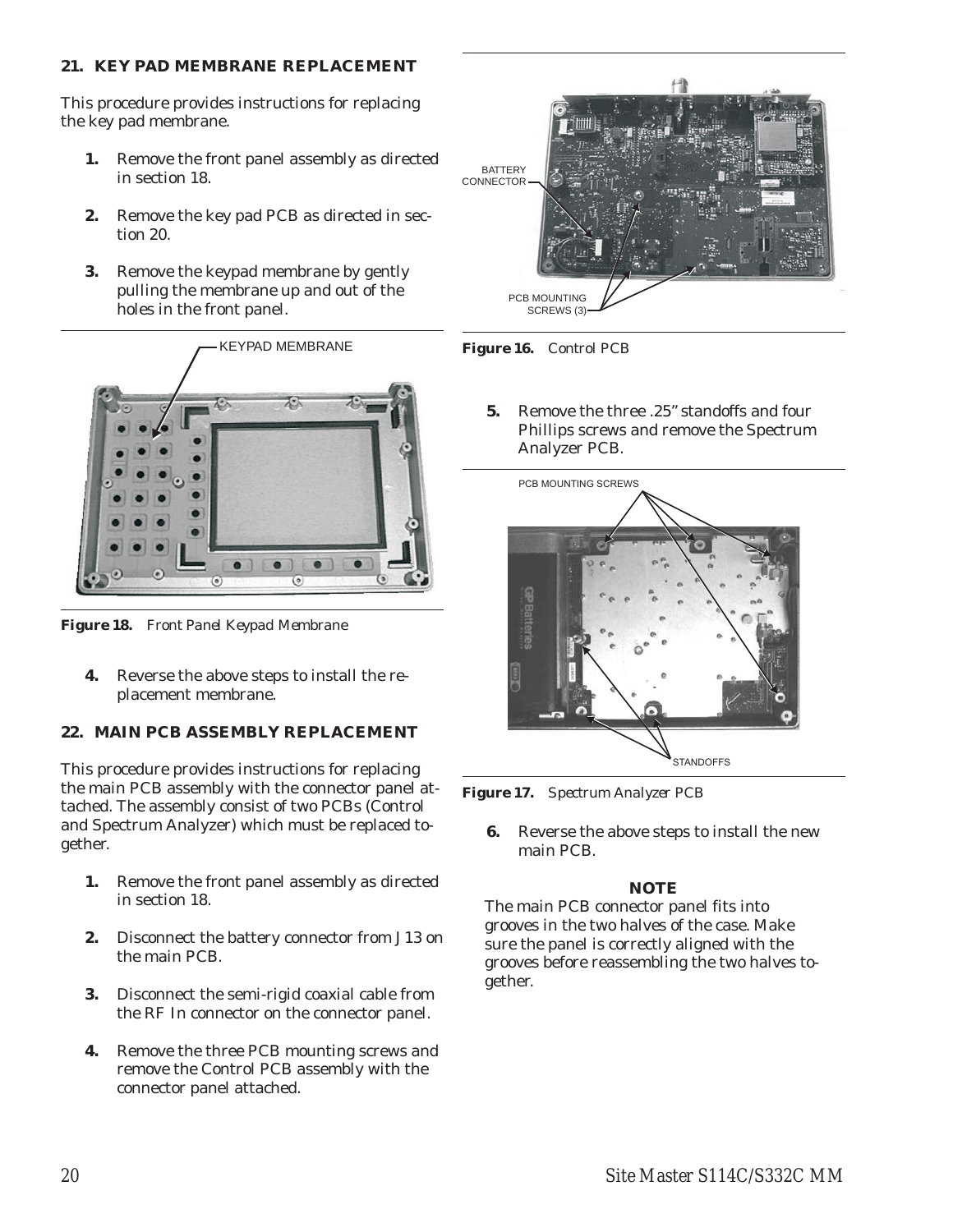#### <span id="page-24-0"></span>**23. REPLACEABLE PARTS**

Replaceable parts for the Site Master Models S114C and S332C are listed below.

#### *Table 3. Replaceable Parts List*

| <b>Part Number</b>                               | <b>Description</b>                                            | Qty            | <b>Part Number</b> | <b>Description</b>            | Qty          |  |
|--------------------------------------------------|---------------------------------------------------------------|----------------|--------------------|-------------------------------|--------------|--|
| <b>Accessories</b>                               |                                                               |                | <b>Hardware</b>    |                               |              |  |
| 10580-00060                                      | User's Guide, Site Master                                     | $\mathbf{1}$   | 900-861            | Pan Head Screw, 4-20, 0.365   | 19           |  |
|                                                  | S113C, S114C, S331C, S332C                                    |                | 900-869            | Screw, 4-40, 0.875            | 4            |  |
| 10580-00061                                      | Programming Manual, Site Master<br>S113C, S114C, S331C, S332C | $\mathbf{1}$   | 900-720            | Screw, 4-40, 0.187            | 3            |  |
|                                                  | (available on disk only)                                      |                | 900-697            | Screw, 4-40, 0.312            | 3            |  |
| 2300-347                                         | Software Tools CD, Site Master                                | $\mathbf{1}$   | 785-927            | M-F Stand off, 4-40, 11/16    | 3            |  |
| 40-115                                           | Universal AC Adapter                                          | 1              | 900-326            | Kep Nut, 4-40, 0.187          | 8            |  |
| 2000-1029                                        | <b>Battery Charger</b>                                        |                | 761-79             | Cap Vinyl, Black, round       | $\mathbf{1}$ |  |
| 22N50                                            | Precision Short/Open, N Male                                  | $\mathbf{1}$   |                    | <b>Case Parts</b>             |              |  |
| SM/PL                                            | Precision RF Terminator, N Male                               | $\mathbf{1}$   |                    |                               |              |  |
| OSLN50LF                                         | Precision Open/Short/Load, N                                  | 1              | 46652-1            | <b>Top Case</b>               | $\mathbf{1}$ |  |
|                                                  | Male                                                          |                | 46653-1            | <b>Bottom Case</b>            | $\mathbf{1}$ |  |
| 806-62                                           | Cable Assy, Cig Plug, Female                                  | $\mathbf{1}$   | 48231-1            | <b>Battery Door</b>           | $\mathbf{1}$ |  |
| 800-441                                          | Serial Interface Cable Assy                                   | $\mathbf{1}$   | 790-509<br>790-510 | Battery Door Latch (3 pieces) | $\mathbf{1}$ |  |
| 48258                                            | Soft Carrying Case                                            | 1              | 790-511            |                               |              |  |
| <b>Replaceable Parts</b>                         |                                                               |                | 46655              | <b>Case Corner Bumpers</b>    | 4            |  |
| 510-87                                           | N-Connector                                                   | $\overline{2}$ | 46662              | <b>LCD Retainer Plate</b>     | $\mathbf{1}$ |  |
|                                                  | Option 05 Input Connector                                     | 1              | 48241              | Foam, LCD Corners             | 8            |  |
| ND57371                                          | with cable                                                    |                | 48278              | Foam, LCD Window              | $\mathbf{1}$ |  |
| 15-102                                           | Liquid Crystal Display Assembly                               | 1              | 46659              | Foam, LCD Backing             | $\mathbf{1}$ |  |
| 633-27                                           | Rechargeable Battery, NiMH                                    | $\mathbf{1}$   | 46661              | Foam, Keypad Backing          | $\mathbf{1}$ |  |
| ND57961                                          | Control and SA PCB Assembly,                                  | $\mathbf{1}$   | 48246              | Foam, Battery Door            | 4            |  |
| S114C                                            |                                                               |                | 720-19             | Cable Clamp                   | $\mathbf{1}$ |  |
| Control and SA PCB Assembly,<br>ND57965<br>S332C |                                                               | $\mathbf{1}$   | 790-515            | Spring, Battery Compartment   | $\mathbf{1}$ |  |
| ND57962                                          | Control and SA PCB Assembly,                                  | 1              | 55226              | ID Label, Model S114C         | $\mathbf{1}$ |  |
|                                                  | S114C with Option 05                                          |                | 55214              | ID Label, Model S332C         | $\mathbf{1}$ |  |
| ND57966                                          | Control and SA PCB Assembly,<br>S332C with Option 05          | 1              |                    |                               |              |  |
| 52737-3                                          | Keypad PCB Assy                                               | 1              |                    |                               |              |  |
| 46649-1                                          | Membrane Keypad, Main                                         | $\mathbf{1}$   |                    |                               |              |  |
| 633-26                                           | Lithium Coin Clock Battery                                    | $\mathbf{1}$   |                    |                               |              |  |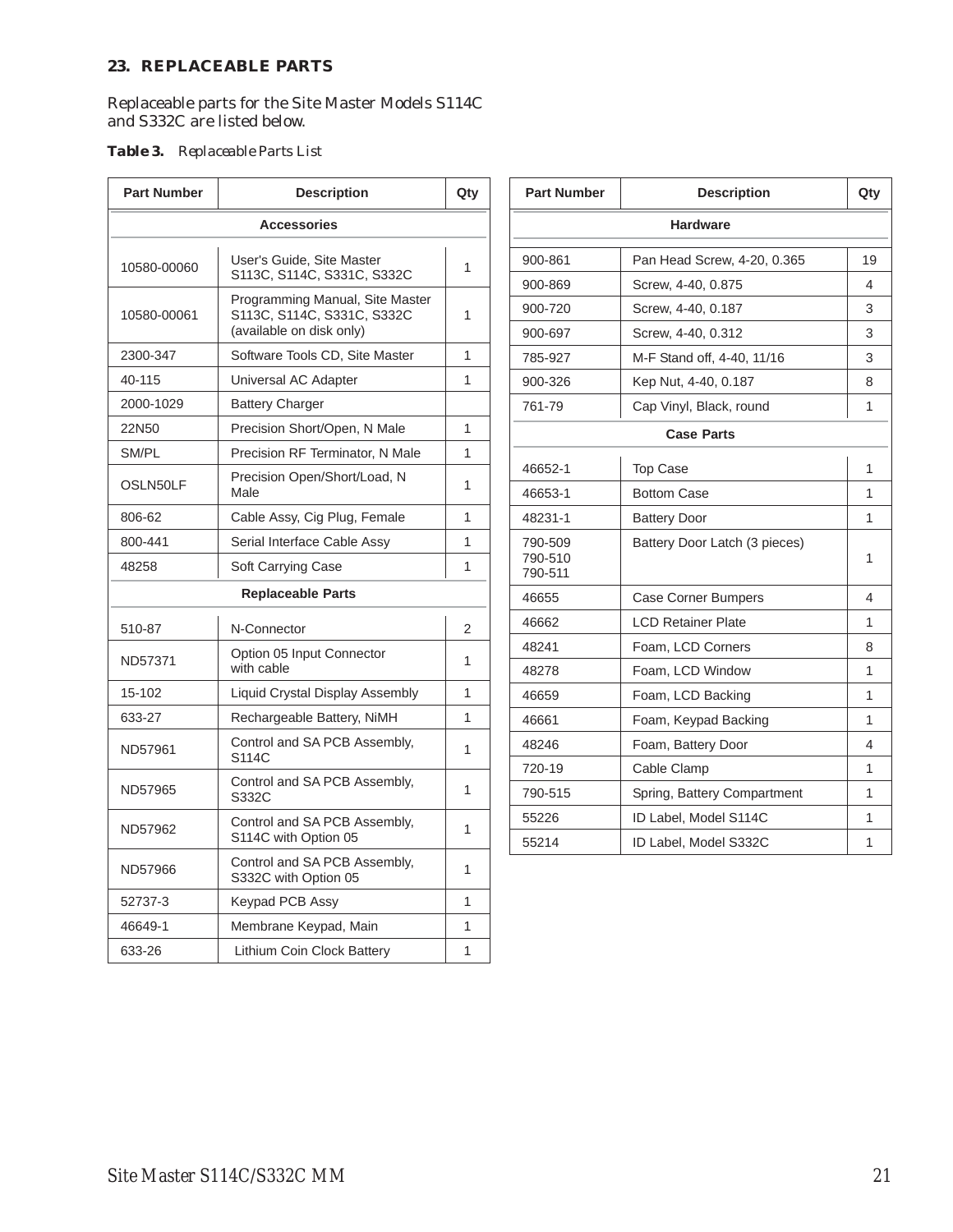## <span id="page-25-0"></span>**23.1. Anritsu Customer Service**

Online support and updates to the product software or documentation, if any, can be downloaded from the Anritsu Web site at:

http://www.us.anritsu.com

For the latest service and sales contact information in your area, please visit:

http://www.anritsu.com/contact.asp